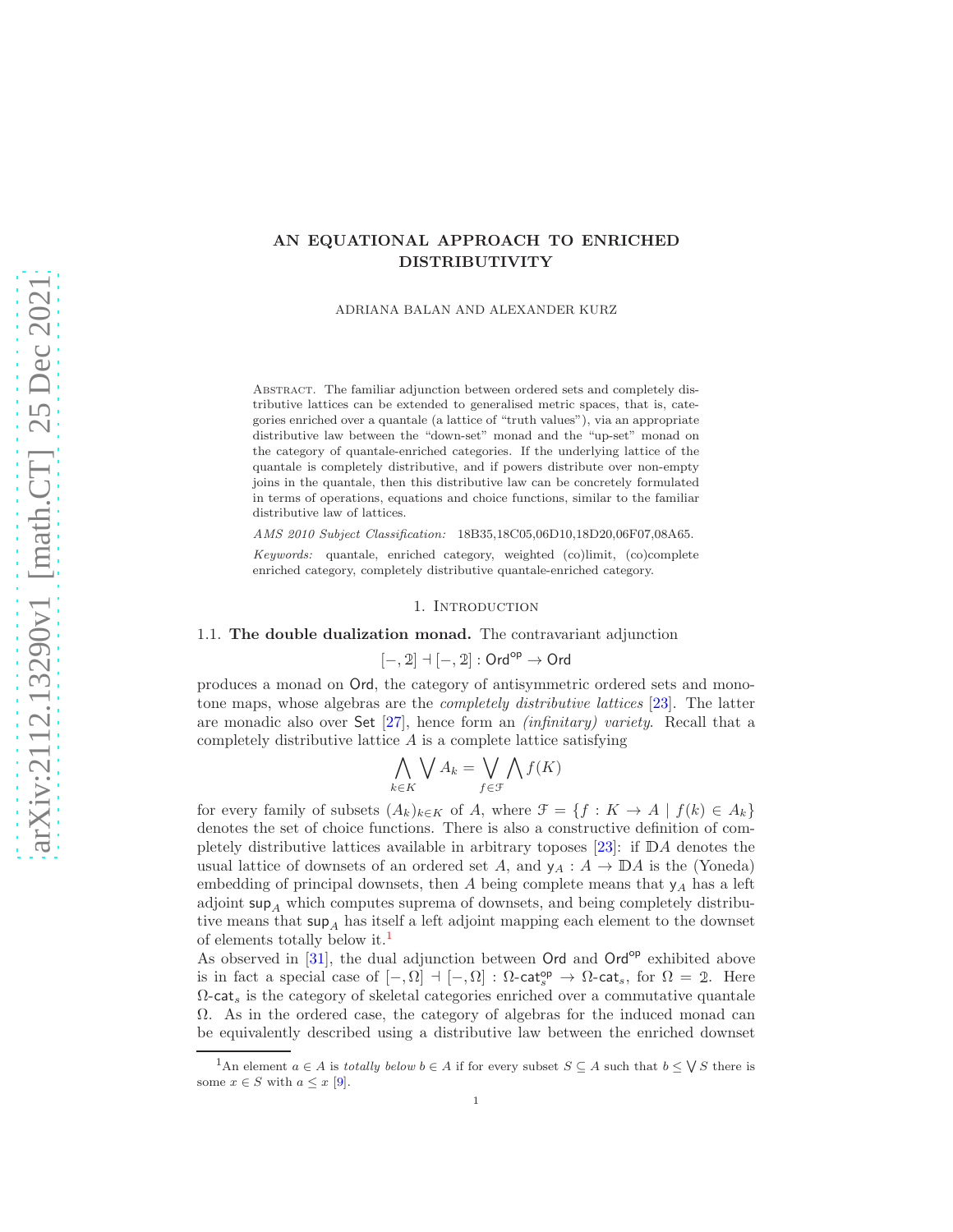monad  $\mathbb D$  and the enriched upset monad  $\mathbb U$  [\[23,](#page-14-0) [2,](#page-13-0) [38\]](#page-15-0) and is monadic both over  $\Omega$ -cat<sub>s</sub> and over Set [\[28\]](#page-14-4).

1.2. Quantales. Historically, quantales were introduced in the 1980s [\[24\]](#page-14-5) as a logical-theoretic framework for studying certain spaces arising from quantum mechanics. They can be perceived as lattices of "truth-values" or "distances", equipped with an extra operation expressing conjunction (logical interpretation) or addition of distances (metric interpretation). Alternatively, quantales are also complete idempotent semirings, hence appearing in tropical and idempotent analysis.

1.3. Quantale-enriched categories. These structures generalise both metric spaces and ordered sets [\[20\]](#page-14-6) within the realm of enriched category theory, mak-ing possible a theory of quantitative domains [\[39,](#page-15-1) [37\]](#page-14-7). The category  $\Omega$ -Sup of (co)complete skeletal quantale-enriched categories and cocontinuous functors, however, lives in the algebraic world: the objects are just complete sup-lattices endowed with an action of the quantale, or, in other words, complete semimodules over complete idempotent semirings [\[15,](#page-14-8) [26,](#page-14-9) [36\]](#page-14-10). The simplest example, namely cocomplete enriched categories over the two-element quantale <sup>2</sup>, are nothing but complete suplattices. It is the action of the quantale which enhances the path to the many-valued realm.

1.4. Completely distributive quantale-enriched categories. Adding one more layer of structure finally brings us to the object of study of the present paper: Ω-CD, the category of completely distributive skeletal quantale-enriched categories and continuous and cocontinuous enriched functors. There are (at least) three possible approaches/motivations for studying  $\Omega$ -CD:

- Completely distributive quantale-enriched categories arise naturally in quantitative domain theory and many-valued logics (see e.g. [\[39,](#page-15-1) [40,](#page-15-2) [11,](#page-14-11) [8\]](#page-14-12)).
- Categorically, they are (co)complete skeletal quantale-enriched categories for which taking suprema distributes over limits, e.g. [\[17,](#page-14-13) [37\]](#page-14-7), and they are also the projective objects of the (infinitary) variety  $\Omega$ -Sup.
- Algebraically, completely distributive quantale-enriched categories are precisely the algebras for the quantale-enriched version of the double dualisation monad described above over  $\Omega$ -cat<sub>s</sub> [\[2,](#page-13-0) [38\]](#page-15-0). Moreover,  $\Omega$ -CD is also monadic over Set [\[28\]](#page-14-4). Consequently,  $\Omega$ -CD is equationally presentable [\[21\]](#page-14-14). But Linton's theorem does not help us to find a convenient equational presentation.

The present paper contributes with an equational presentation for completely distributive quantale-enriched categories under some natural requirements on the quantale which, in particular, are satisfied in the case  $\Omega = 2$ .

## 2. Preliminaires

In this section we gather the necessary technicalities from quantale enriched category theory that will make this paper reasonably self-contained. Most of the material is standard; for the general theory of enriched categories we refer to Kelly's monography [\[16\]](#page-14-15), while for quantale/quantaloid-enriched categories the reader might consult e.g. [\[39,](#page-15-1) [34,](#page-14-16) [35,](#page-14-17) [17,](#page-14-13) [36,](#page-14-10) [37,](#page-14-7) [28,](#page-14-4) [12\]](#page-14-18).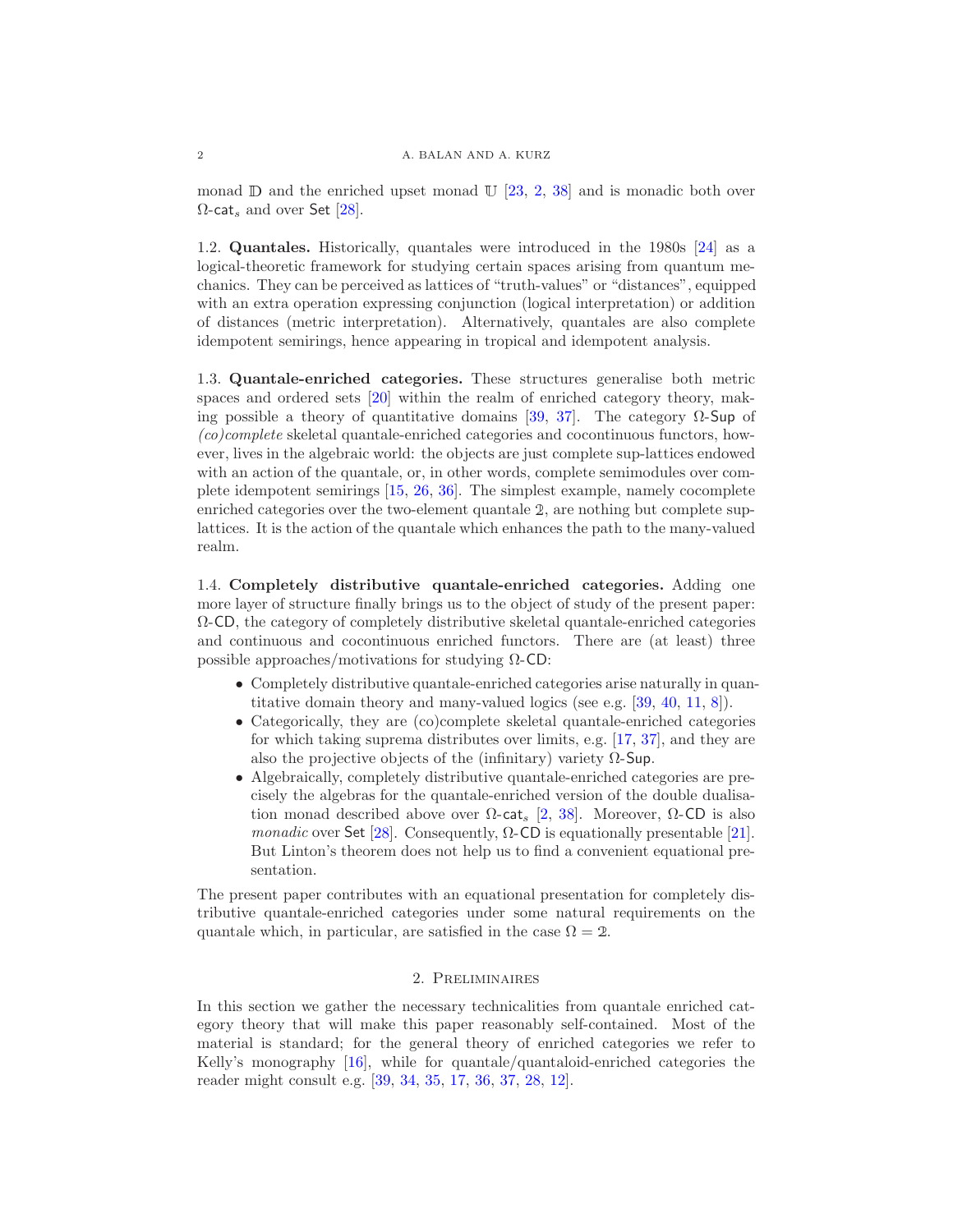2.1. Quantales and quantale-enriched categories. A commutative quantale is a complete sup-lattice  $(\Omega, \vee, \wedge, \bot, \top)$  and a commutative monoid  $(\Omega, \otimes, e),^2$  $(\Omega, \otimes, e),^2$  such that  $v \otimes -$  preserves arbitrary joins, for all  $v \in \Omega$ . In particular it has a right adjoint  $[v, -]$ :

$$
v \otimes w \le u \quad \iff \quad w \le [v, u] \quad .
$$

If we interpret  $v \otimes w$  as a "conjunction" and  $[v, w]$  as an "implication", then  $v \otimes$  $[v, u] \leq u$  becomes the usual "modus ponens" of logic. Hence the elements of the quantale can be perceived as "truth values".

<span id="page-2-4"></span><span id="page-2-3"></span>Example 2.1. (1) The simplest example of a (commutative) quantale is the two-element chain  $\Omega = (2, \wedge, 1)$ , with meet as multiplication.

- (2) The (extended) positive real numbers  $\Omega = ([0,\infty]^{\text{op}},+,0)$ , with addition and zero, form a commutative quantale, with  $[v, u] = u - v$  if  $v \le u$  else 0.
- <span id="page-2-5"></span>(3) The three-element chain  $3 = \{0 < \frac{1}{2} < 1\}$  supports two quantale structures for which the tensor is idempotent  $\overline{3}$ : Taking ⊗ to be the meet, one obtains the Heyting algebra  $\Omega = (3, \wedge, 1)$ . 1

The second idempotent multiplication ⊗ on **3** has unit  $\frac{1}{2}$  and  $[-,-]$  as indicated in the table on the right. In particular, the resulting quantale  $(3, \otimes, \frac{1}{2})$  is a Sugihara monoid [\[25\]](#page-14-19).

| $\frac{1}{2}$ | U | $rac{1}{2}$ |  |
|---------------|---|-------------|--|
|               | ï |             |  |

Besides the two idempotent structures exhibited above, there exists only one more quantale structure on **3** (non-idempotent and integral), given by the Lukasiewicz truncated addition  $v \odot w = \max(0, v + w - 1)$ .

<span id="page-2-6"></span>(4) There are also non-distributive commutative quantales, among which we mention the simplest, namely the lattices  $M_3$  and the  $N_5$ , both with idempotent tensor as indicated below



<span id="page-2-2"></span>For more examples we refer to [\[7\]](#page-13-2).

An  $\Omega$ -category  $\mathscr A$  consists of a set A, together with a map<sup>[3](#page-2-1)</sup>  $\mathscr A : A \times A \to \Omega$  satisfying

(1) 
$$
e \leq \mathcal{A}(a, a) \quad \text{and} \quad \mathcal{A}(a, b) \otimes \mathcal{A}(b, c) \leq \mathcal{A}(a, c)
$$

for all  $a, b, c \in A$ . An  $\Omega$ -functor  $f : \mathscr{A} \to \mathscr{B}$  is a map between the underlying sets such that  $\mathscr{A}(a, b) \leq \mathscr{B}(f(a), f(b))$  holds. Finally, an  $\Omega$ -natural transformation  $f \to g$  is given whenever  $e \leq \mathcal{B}(f(a), g(a))$  holds for all  $a \in A$ . Thus, there is at most one  $\Omega$ -natural transformation between f and q. We shall denote by  $\Omega$ -cat the category of  $\Omega$ -categories and of  $\Omega$ -functors (actually, it is a locally ordered category). As a last piece of notation, let  $[\mathscr{A}, \mathscr{B}]$  be the  $\Omega$ -category having as objects Ω-functors  $f : \mathscr{A} \to \mathscr{B}$ , with Ω-homs  $[\mathscr{A}, \mathscr{B}](f, g) = \bigwedge_a \mathscr{B}(f(a), g(a)).$ 

<sup>&</sup>lt;sup>2</sup>The unit e does not need to be the top element in  $\Omega$ , but if it is the case, the quantale is called integral.

<span id="page-2-1"></span><span id="page-2-0"></span><sup>&</sup>lt;sup>3</sup>In the sequel we shall refer to this map as the  $Ω$ -hom,  $Ω$ -metric or  $Ω$ -distance.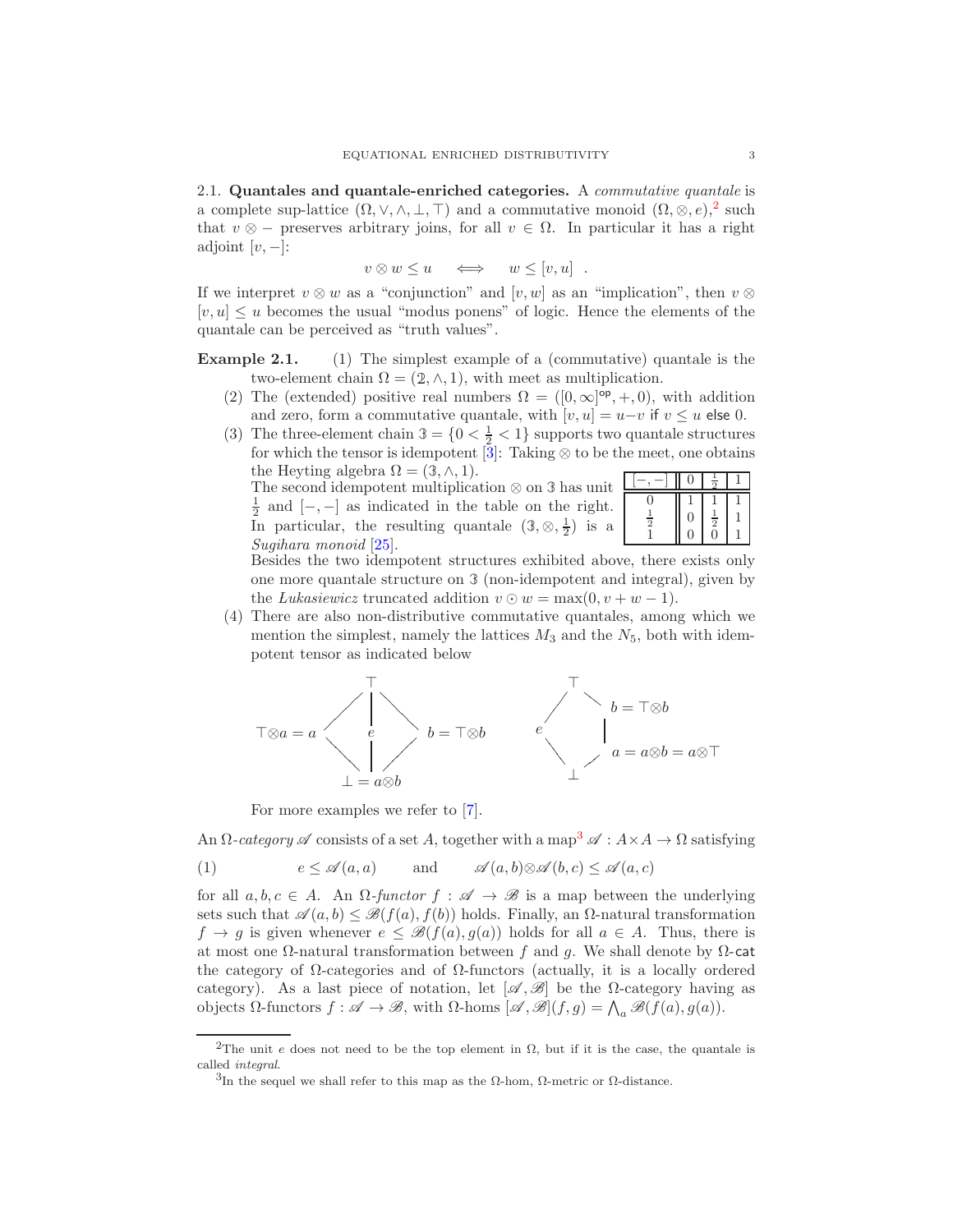#### 4 A. BALAN AND A. KURZ

**Example 2.2.** (1) The quantale  $\Omega$  becomes an  $\Omega$ -category with  $\Omega(v, w)$  =  $[v, w]$ .

- (2) Each set A can be perceived as a an  $\Omega$ -category dA when it is equipped with  $dA(a, a) = e$  and  $dA(a, b) = \perp$  for  $a \neq b$ . Such an  $\Omega$ -category is called discrete. With the obvious action on arrows, this extends to a functor  $d : Set \rightarrow \Omega$ -cat.
- (3) Ordered sets  $(A, \leq)$  are enriched categories over the two-element quantale **2**: the reflexivity and transitivity axioms correspond exactly to [\(1\)](#page-2-2) [\[20\]](#page-14-6).
- (4) Generalised metric spaces If  $\Omega$  is the real half line  $([0,\infty]^{\text{op}},+,0)$  as in Example 2.1[.2,](#page-2-3) a small  $\Omega$ -category  $\mathscr A$  is a generalised metric space:

$$
0 \ge \mathscr{A}(a,a), \quad \mathscr{A}(a,b) + \mathscr{A}(b,c) \ge \mathscr{A}(a,c) .
$$

The generalisation of the usual notion is three-fold. First,  $\mathscr{A}(-,-)$ :  $A \times A \rightarrow [0, \infty]$  is a pseudo-metric in the sense that two distinct points may have distance 0. Second,  $\mathscr{A}(-,-)$  is a quasi-metric in the sense that distance is not necessarily symmetric. Third, distances are allowed to be infinite, which has the important consequence that the category of generalised metric spaces has colimits (whereas metric spaces do not even have coproducts). An  $\Omega$ -functor is then exactly a non-expanding map.

In view of the above examples, it is helpful to think of  $\Omega$ -categories as  $\Omega$ -valued orders [\[12\]](#page-14-18). Actually, each  $\Omega$ -category  $\mathscr A$  does carry an induced order<sup>[4](#page-3-0)</sup>

(2) 
$$
a \leq b \qquad \Longleftrightarrow \qquad e \leq \mathscr{A}(a, b)
$$
.

In particular, the underlying order induced by the  $\Omega$ -category structure on  $\Omega$  itself, as in Example 2.1[.1,](#page-3-1) is the original order of the quantale. An  $\Omega$ -category is said to be skeletal if its underlying order is anti-symmetric:  $\mathscr{A}(a, b) \wedge \mathscr{A}(b, a) \geq e$  implies  $a = b$ . Let  $\Omega$ -cat<sub>s</sub> denote the full subcategory of skeletal  $\Omega$ -categories.

Notice that we use the same symbol  $\leq$  for inequality in both  $\Omega$  and  $\mathscr{A}$ , and rely on the context to tell them apart. We shall proceed similarly for joins and meets in the underlying order of an  $\Omega$ -category, whenever these exist.

2.2. A calculus of enriched downsets and upsets. An  $\Omega$ -functor  $\varphi: \mathscr{A}^{\mathrm{op}} \to \Omega$ , usually called a (contravariant) presheaf in category theory, can be perceived as an  $\Omega$ -valued downset: the relation  $\mathscr{A}(a, b) \leq [\varphi(b), \varphi(a)]$ , equivalent to  $\mathscr{A}(a, b) \otimes$  $\varphi(b) \leq \varphi(a)$ , reads in case  $\Omega = 2$  as  $(a \leq b \text{ and } b \in \varphi \text{ implies } a \in \varphi)$ , that is,  $\varphi$  is a downset in the usual sense. Here we implicitly identified a downset with its associated characteristic function. To preserve this intuition, we shall denote by  $\mathbb{D}\mathscr{A}$  the  $\Omega$ -category of contravariant presheaves  $[\mathscr{A}^{op}, \Omega]$ . Notice that  $\mathbb{D}\mathscr{A}$  is skeletal, for its underlying order is pointwise, inherited from  $\Omega$ . The  $\Omega$ -functor known as the *Yoneda embedding*,  $y_{\mathscr{A}} : \mathscr{A} \to \mathbb{D}\mathscr{A}$ ,  $y_{\mathscr{A}}(a) = \mathscr{A}(-,a)$ , generalises the embedding of an ordered set into the lattice of its downsets. The correspondence  $\mathscr{A} \mapsto \mathbb{D}\mathscr{A}$  extends to a functor  $\Omega$ -cat  $\to \Omega$ -cat: for each  $\Omega$ -functor  $f : \mathscr{A} \to \mathscr{B}$ , put  $\mathbb{D}f(\varphi) = \bigvee_{a \in \mathscr{A}} \mathscr{B}(-, f(a)) \otimes \varphi(a)$ . In fact,  $\mathbb{D}$  is a *Kock-Zöberlein monad* [\[23\]](#page-14-0), with unit  $y_{\mathscr{A}} : \mathscr{A} \to \mathbb{D}\mathscr{A}$  and multiplication  $\mu_{\mathscr{A}}(\Phi) = \bigvee_{\varphi \in \mathbb{D}\mathscr{A}} \varphi \otimes \Phi(\varphi)$ , hence it satisfies  $\mathbb{D}y_{\mathscr{A}} \dashv \mu_{\mathscr{A}} \dashv y_{\mathbb{D} \mathscr{A}}$ .

Dually, covariant presheaves, that is,  $\Omega$ -functors  $\psi : \mathscr{A} \to \Omega$ , are the  $\Omega$ -enriched analogue of upsets; put  $\mathbb{U}\mathscr{A} = [\mathscr{A}, \Omega]^{op}$  (the op corresponding to the containment

<span id="page-3-1"></span>

<span id="page-3-0"></span><sup>&</sup>lt;sup>4</sup>That is, a reflexive and transitive relation.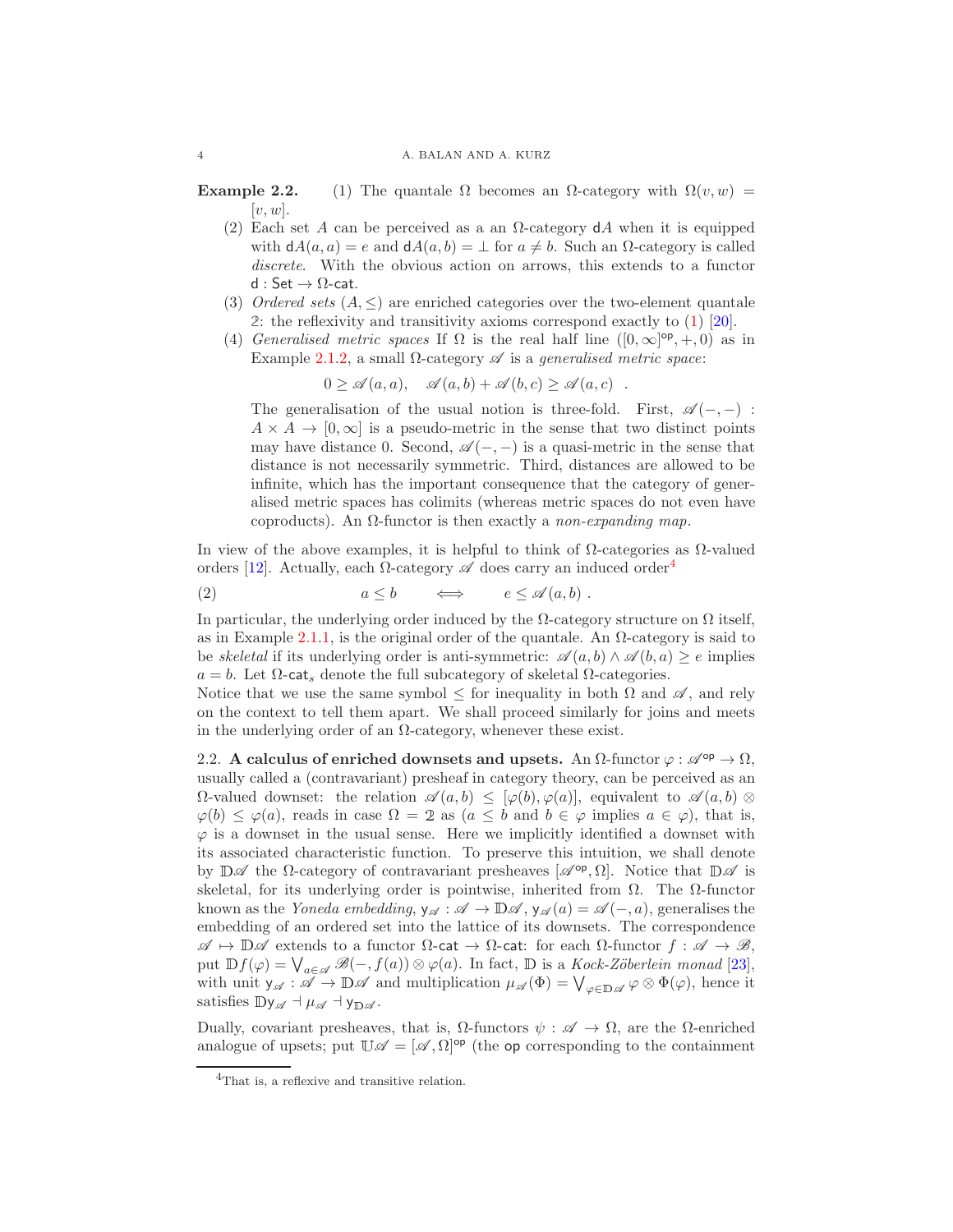order for usual upsets), and  $y'_{\mathscr{A}} : \mathscr{A} \to [\mathscr{A}, \Omega]^{op}$ ,  $y'_{\mathscr{A}}(a) = \mathscr{A}(a, -)$  the other Yoneda embedding.

Given an  $\Omega$ -category  $\mathscr A$ , to each ordinary map  $f : A \to \Omega$  (an  $\Omega$ -subset<sup>[5](#page-4-0)</sup> of A), one can associate an  $\Omega$ -downset  $f^{\downarrow} : \mathscr{A}^{\text{op}} \to \Omega$  by the formula

<span id="page-4-3"></span>(3) 
$$
f^{\downarrow} = \bigvee_{a \in A} f(a) \otimes \mathscr{A}(-, a) .
$$

Readers familiar with category theory will recognise in the above formula the left Kan extension of f along the inclusion of the discrete  $\Omega$ -category dA into  $\mathscr{A}$ ; in the particular case  $\Omega = 2$ ,  $f^{\downarrow}$  is the *down-closure* of a subset f.

Example 2.3. Consider the Lukasiewicz chain  $\Omega = 3$ , together with the singleton subset  $\{\frac{1}{2}\}\$  represented via its characteristic map as the discrete  $\Omega$ -subset  $f : \Omega \to \Omega$ ,  $f(\frac{1}{2}) = 1, f(0) = f(1) = 0.$  $a \parallel 0$  $f^{\downarrow}(a)$  | 1 | 1

Then its ordinary downclosure is  $\{0, \frac{1}{2}\}\$ , while the  $\Omega$ -enriched  $f^{\downarrow}$  is computed in the next table: in the enriched context, the  $\Omega$ -valued downclosure  $f^{\downarrow}$  of the subset {a} carries more information (it has a richer structure) than the ordinary one.

2.3. Limits and colimits in  $\Omega$ -categories. (Co)completeness of  $\Omega$ -categories. In this subsection we shall briefly recall the usual notions of weighted colimits and cocompleteness to be used in the sequel.

A colimit of an  $\Omega$ -functor  $f : \mathscr{K} \to \mathscr{A}$ , weighted by an  $\Omega$ -functor  $\varphi : \mathscr{K}^{\text{op}} \to \Omega$ , consists of an object colim<sub> $\varphi$ </sub> f of  $\mathscr A$ , such that

<span id="page-4-2"></span>
$$
(4) \qquad \mathscr{A}(\text{colim}_{\varphi}f,a)=[\mathscr{K}^{\text{op}},\Omega](\varphi,\mathscr{A}(f-,a))=\bigwedge_{k\in\mathscr{K}}[\varphi(k),\mathscr{A}(f(k),a)]
$$

holds,  $\Omega$ -natural in  $a \in \mathscr{A}$ .

An  $\Omega$ -category is called *cocomplete* if it has all  $\Omega$ -enriched colimits; an  $\Omega$ -functor is cocontinuous if preserves all  $\Omega$ -enriched colimits. Denote by  $\Omega$ -Sup the category of cocomplete skeletal Ω-categories and cocontinuous Ω-functors.

It will be convenient for us to use the alternative characterisation of a cocomplete  $\Omega$ -category as one having all colimits of the identity functor [\[34\]](#page-14-16). That is, for each  $\varphi : \mathscr{A}^{\text{op}} \to \Omega$  there is an object colim<sub> $\varphi$ </sub>id<sub> $\mathscr A$ </sub> in  $\mathscr A$  such that

$$
\mathscr{A}(\text{colim}_{\varphi}\text{id}_{\mathscr{A}},a)=\mathbb{D}\mathscr{A}(\varphi,\mathsf{y}_{\mathscr{A}}(a))=\bigwedge_{b\in\mathscr{A}}[\varphi(b),\mathscr{A}(b,a)]\ .
$$

Interpreting the above formula in the ordered case, we see that  $\text{colim}_{\varphi} \text{id}_{\mathscr{A}} \leq a$  holds if and only if  $b \in \varphi$  implies  $b \le a$  for all b. Hence, intuitively, colim<sub> $\varphi$ </sub> id<sub> $\varphi$ </sub> computes the  $\Omega$ -suprema of the  $\Omega$ -contravariant presheaf  $\varphi : \mathscr{A}^{\text{op}} \to \Omega$  (think again of  $\varphi$  as an "Ω-valued downset") and will be denoted  $\sup_{\mathscr{A}}\varphi$ . Then cocompleteness of  $\mathscr A$ can be rephrased as the property of the Yoneda embedding of having a left adjoint (namely,  $\mathsf{sup}_{\mathscr{A}} : \mathbb{D}\mathscr{A} \to \mathscr{A}$ ).

Example 2.4. We list below two types of weighted colimits:

(1) If  $\mathscr K$  is the unit  $\Omega$ -category<sup>[6](#page-4-1)</sup> 1, we may identify f with an object a of  $\mathscr A$ and  $\varphi$  with an element v of the quantale  $\Omega$ . The resulting colimit, usually called the tensor (or copower) of v with a, will be denoted  $v * a$  instead of

1 2 1

> 1 2

<sup>&</sup>lt;sup>5</sup>For  $\Omega = [0, 1]$ , this corresponds to the usual notion of a fuzzy subset [\[43,](#page-15-3) [10\]](#page-14-20).

<span id="page-4-1"></span><span id="page-4-0"></span> ${}^{6}$ Having only one object, with corresponding Ω-hom given by the unit of the quantale *e*.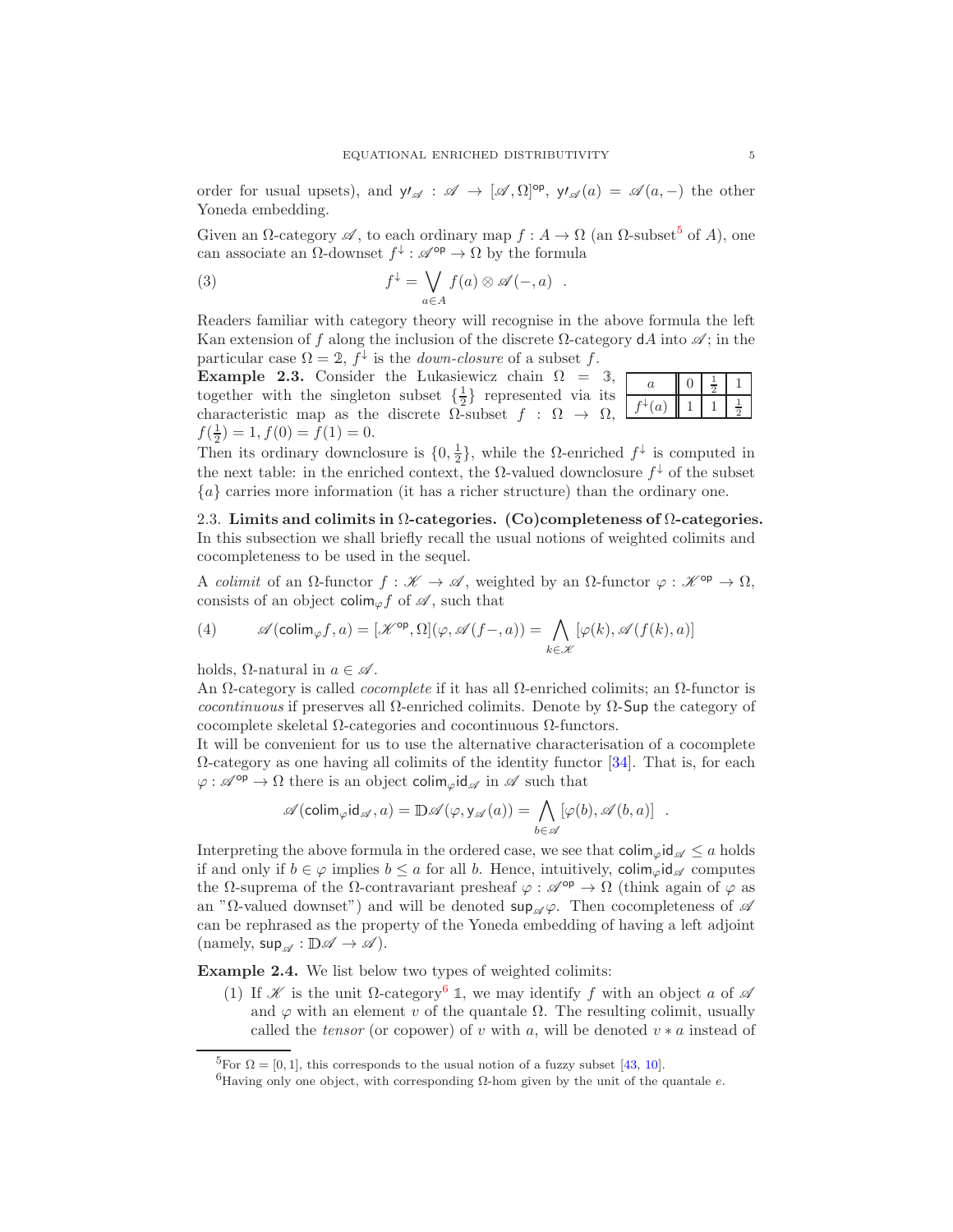#### 6 A. BALAN AND A. KURZ

 $\text{colim}_{\varphi} f$ . Explicitly, the tensor  $v * a$  is uniquely determined by the relation  $\mathscr{A}(v*a,b)=[v,\mathscr{A}(a,b)]$  for all  $a,b\in\mathscr{A}$ .

(2) A conical colimit is a colimit weighted by a presheaf  $\varphi : \mathscr{K}^{\text{op}} \to \Omega$  with constant value  $e$ , the unit of the quantale; its defining property is therefore  $\mathscr{A}(\text{colim}_{\varphi}f, a) = \bigwedge_{k \in \mathscr{K}} \mathscr{A}(f(k), a)$  for all  $a \in \mathscr{A}$ . In particular, with respect to the induced order on  $\mathscr{A}$ , colim<sub> $\varphi$ </sub>  $f \leq a$  holds if and only if  $f(k) \leq a$ holds for every k; that is,  $\text{colim}_{\varphi} f$  is the join  $\bigvee_{k \in \mathcal{K}} f(k)$  of the family  $(f(k))_{k\in\mathscr{K}}$  in the underlying ordered set of the  $\Omega$ -category  $\mathscr{A}$ .

The importance of the previous two types of colimits resides in the characterisation of a cocomplete Ω-category as an Ω-category having all tensors and all conical colimits  $[16, 35]$  $[16, 35]$ . For later use, we just mention how the  $\Omega$ -suprema of a contravariant presheaf  $\varphi : \mathscr{A}^{\text{op}} \to \Omega$  is obtained via joins and tensors:

<span id="page-5-2"></span>(5) 
$$
\sup_{a \in \mathscr{A}} \varphi = \bigvee_{a \in \mathscr{A}} \varphi(a) * a .
$$

In particular, a skeletal cocomplete  $\Omega$ -category is a complete lattice with respect to the induced order.

<span id="page-5-4"></span>Remark 2.5. A careful analysis of the defining property of a weighted colimit [\(4\)](#page-4-2) shows that without loss of generality, the domain  $\Omega$ -category  $\mathscr K$  of the weight can be chosen discrete. This is because the quantale in which we enrich is actually a poset. The fact that weighted colimits can be discrete means that we can treat them as operations, and this will be useful in the sequel.

Dually, one can define weighted limits (in particular, cotensors  $v \triangleright a$ , meets  $\bigwedge_k a_k$ and infima inf<sub> $\mathscr A \psi$ </sub> of  $\Omega$ -valued upsets  $\psi : \mathscr A \to \Omega$ ) and talk about completeness of  $\Omega$ categories and continuity of  $\Omega$ -functors. For more details, we refer to e.g. [\[34,](#page-14-16) [35\]](#page-14-17), and only recall here the formula allowing to compute the limit of an  $\Omega$ -functor  $G: \mathscr{K} \to \mathscr{A}$  weighted by  $w: \mathscr{K} \to \Omega$ , by meets and cotensors:

<span id="page-5-3"></span>(6) 
$$
\lim_{w \to 0} G = \bigwedge_{k \in \mathcal{K}} w(k) \triangleright G(k) .
$$

To deepen the analogy with order and lattice theory, we add that an  $\Omega$ -category  $\mathscr A$  is complete if and only if it is cocomplete [\[34\]](#page-14-16). Alternatively,  $\mathscr A$  is cocomplete if it is complete as a lattice and has all tensors and cotensors [\[35\]](#page-14-17). This last result has the advantage of characterising  $\Omega$ -Sup, the category of cocomplete skeletal  $\Omega$ categories and cocontinuous  $\Omega$ -functors by operations and equations, as we shall recall next. Formally, the forgetful functor  $\Omega$ -Sup  $\rightarrow$  Set is monadic. This goes back to  $[15]$  and  $[26]$ , but see also  $[13, 36]$  $[13, 36]$ .

2.4. Equational presentation of cocomplete  $\Omega$ -categories. A cocomplete skeletal  $\Omega$ -category can alternatively be described as a complete join-lattice  $(A, \bigvee, \bot)$ endowed with an action of  $\Omega$ ,  $(v, a) \mapsto v * a$  [\[35\]](#page-14-17), satisfying the following equations:

<span id="page-5-1"></span>(7) 
$$
e * a = a \qquad v * (w * a) = (v \otimes w) * a
$$

$$
\left(\bigvee_{i \in I} v_i\right) * a = \bigvee_{i \in I} (v_i * a) \qquad v * \left(\bigvee_{i \in I} a_i\right) = \bigvee_{i \in I} (v * a_i) .
$$

<span id="page-5-0"></span><sup>&</sup>lt;sup>7</sup>Although the two notions are equivalent, we shall continue to refer to "cocomplete"  $Ω$ categories, as we are mainly interested in suprema of Ω-downsets and in cocontinuous Ω-functors.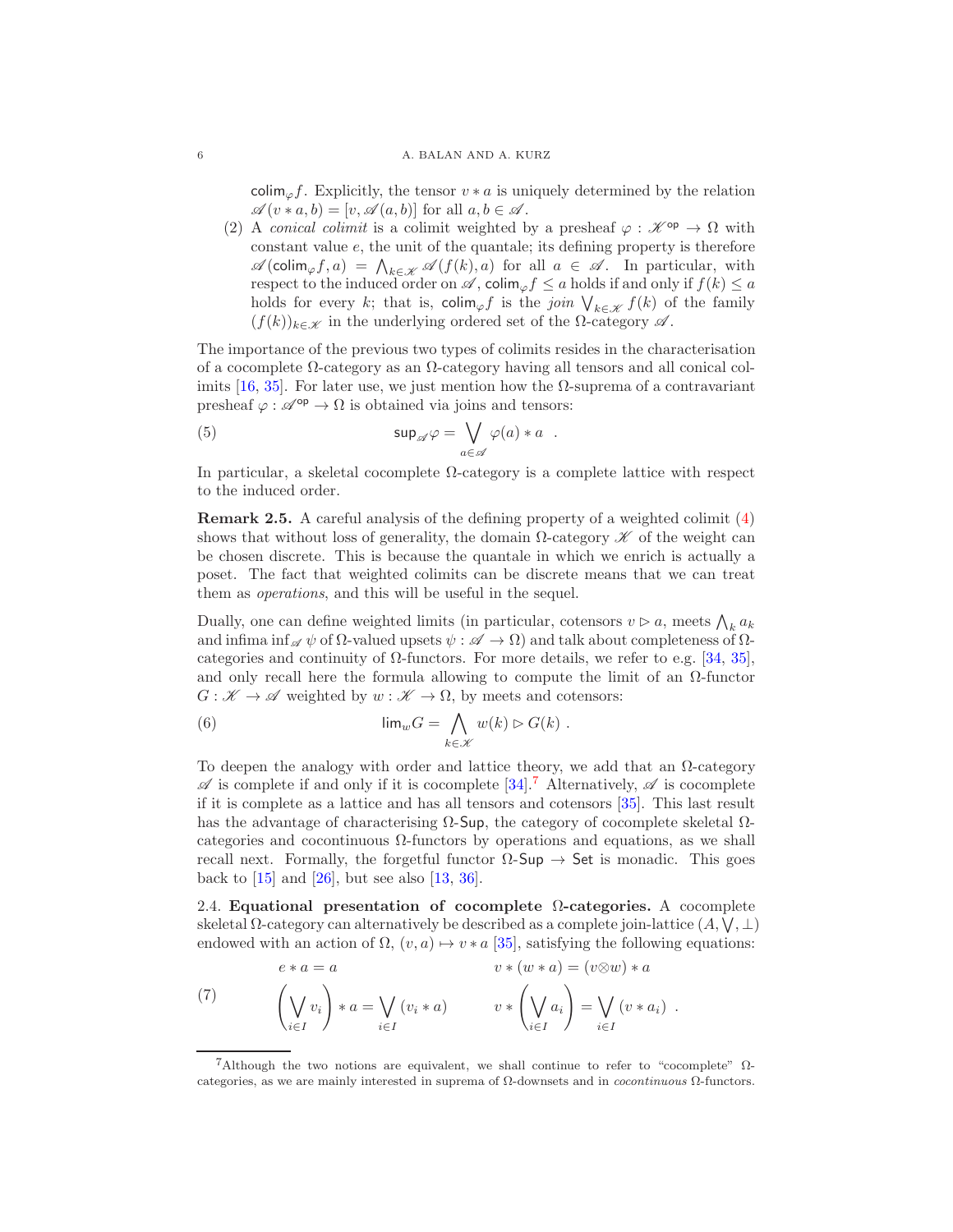Also, cocontinuous  $\Omega$ -functors are precisely the join-lattice homomorphisms preserving the action of  $\Omega$ .

Remark 2.6. Readers familiar with ring and module theory will certainly identify cocomplete skeletal  $\Omega$ -categories as complete semimodules over  $\Omega$ ,  $\Omega$  being perceived as a complete idempotent semiring, and cocontinuous  $\Omega$ -functors as complete homomorphisms of  $\Omega$ -semimodules [\[4\]](#page-13-3).

As mentioned above, a (skeletal)  $\Omega$ -category  $\mathscr A$  is complete if and only if it is cocomplete. In particular, cocompleteness implies existence of arbitrary meets and cotensors. For example, the cotensor  $v \triangleright$  - is a unary operation on  $\mathscr A$ , right adjoint to  $v * -$ :

$$
v*a\leq b \quad \iff \quad a\leq v\rhd b\ .
$$

Also, meets and cotensors automatically satisfy equations dual to those in [\(7\)](#page-5-1) (formally deduced by adjunction), namely

<span id="page-6-0"></span>(8) 
$$
e \rhd a = a \qquad v \rhd (w \rhd a) = (v \otimes w) \rhd a
$$

$$
\left(\bigvee_{i \in I} v_i\right) * a = \bigwedge_{i \in I} (v_i \rhd a) \qquad v \rhd \left(\bigwedge_{i \in I} a_i\right) = \bigwedge_{i \in I} (v \rhd a_i) .
$$

The  $\Omega$ -category structure can be recovered from the equational presentation above [\[26\]](#page-14-9) as

<span id="page-6-6"></span>(9) 
$$
\mathscr{A}(a,b) = \bigvee \{v \mid v*a \leq b\} = \bigvee \{v \mid a \leq v \triangleright b\}.
$$

For further use, let us also record the relation

<span id="page-6-5"></span>(10) 
$$
\bigvee_{a \in \mathscr{A}} \mathscr{A}(a, b) * a = b
$$

which generalises the obvious statement that in an ordered set, the join of all elements below some b is b itself.

<span id="page-6-3"></span>Remark 2.7. It will be beneficial in the next section to use an equivalent, but more symmetric presentation of (the objects of)  $\Omega$ -Sup: the objects are complete lattices (hence having both arbitrary joins  $\vee$  and meets  $\wedge$ ), together with a family of adjoint unary operators indexed by  $\Omega$  (tensors  $v * -$  and cotensors  $v \ge -1$ ), satisfying both [\(7\)](#page-5-1) and [\(8\)](#page-6-0), in addition to the usual complete lattice equations. Notice that arrows in  $\Omega$ -Sup do not preserve all operations described above, but only joins and tensors<sup>[8](#page-6-1)</sup>.

- Example 2.8. (1) Perhaps the simplest example of a cocomplete  $\Omega$ -category is  $\Omega$  itself, with the  $\Omega$ -category structure described in Example 2[.1.](#page-3-1)1. Trivially, the unit category **1** is also cocomplete.
	- (2) For any  $\Omega$ -category  $\mathscr A$ , the associated  $\Omega$ -category of  $\Omega$ -downsets  $\mathbb D\mathscr A$  is cocomplete and skeletal. In fact,  $\mathbb{D}\mathscr{A}$  is the free cocompletion of  $\mathscr{A}$  [\[16,](#page-14-15) [34\]](#page-14-16).<sup>[9](#page-6-2)</sup> For later use, recall how suprema and limits are computed in  $\mathbb{D}\mathscr{A}$ :

(11) 
$$
\sup_{\mathbb{D},\mathscr{A}}\Phi=\mu_{\mathscr{A}}(\Phi)=\bigvee_{\varphi\in\mathbb{D}\mathscr{A}}\Phi(\varphi)\otimes\varphi
$$

<span id="page-6-4"></span><span id="page-6-1"></span><sup>8</sup>Consequently, meets and cotensors are only laxly preserved.

<span id="page-6-2"></span><sup>&</sup>lt;sup>9</sup>In particular, taking the domain to be discrete, we obtain the cocomplete  $[dA, \Omega] = \Omega^A$ . The case A = ∅ produces the cocomplete terminal Ω-category **1**⊤.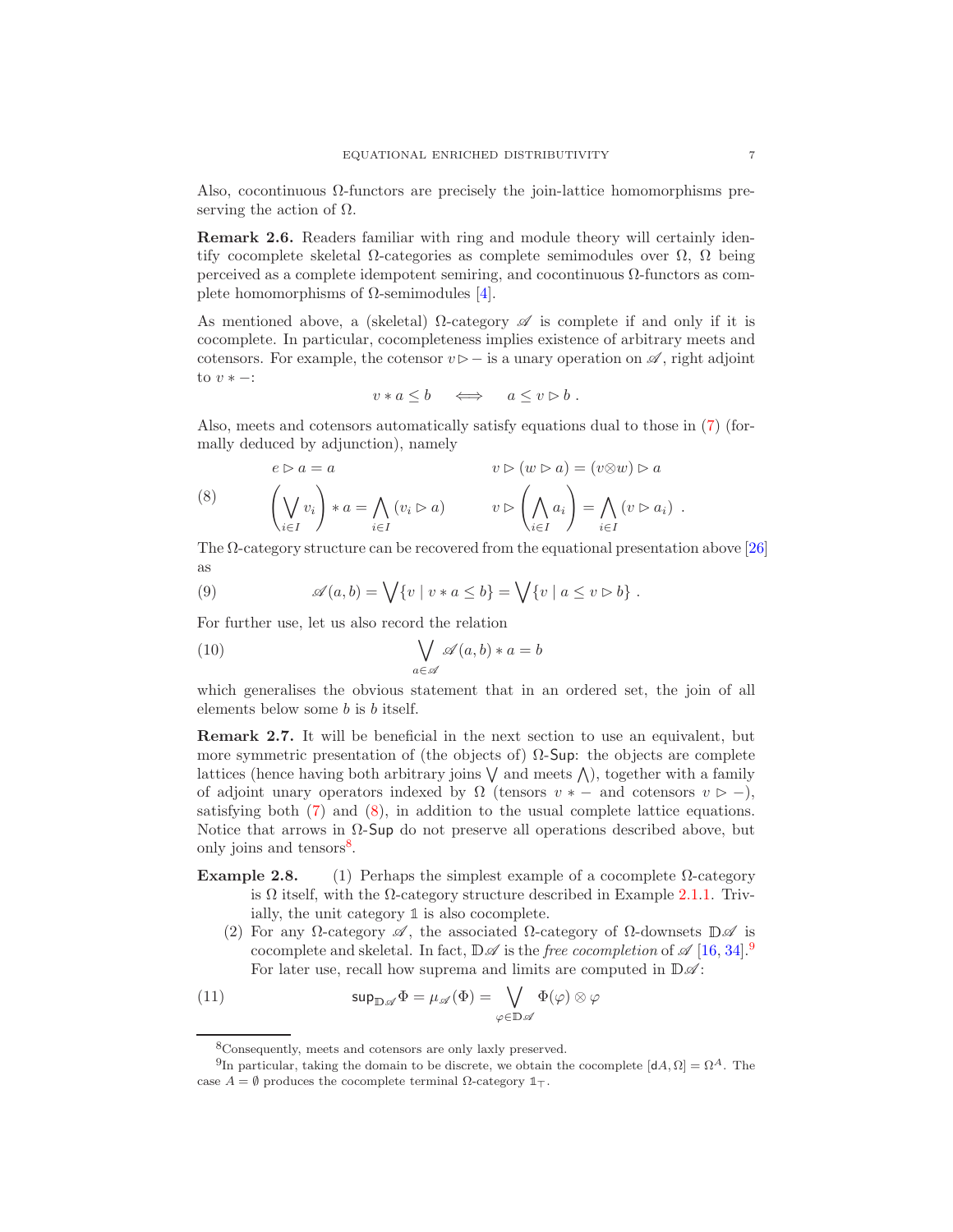respectively

(12) 
$$
\lim_{w \to 0} G = \bigwedge_{k \in \mathcal{K}} [w(k), G(k)(-)]
$$

where  $\Phi : (\mathbb{D}\mathscr{A})^{\text{op}} \to \Omega$ ,  $w : \mathscr{K} \to \Omega$  and  $G : \mathscr{K} \to \mathbb{D}\mathscr{A}$  are  $\Omega$ -functors.

(3) For each  $\Omega$ -category  $\mathscr A$ , there is an adjunction commuting with both Yoneda embeddings

<span id="page-7-1"></span>
$$
[\mathscr{A}^{op}, \Omega] \xrightarrow{\mathscr{A}} [\mathscr{A}, \Omega]^{op}
$$

where the horizontal left adjoint maps an  $\Omega$ -downset  $\varphi$  to

$$
\uparrow\!\varphi=\bigwedge_{a\in\mathscr{A}}[\varphi(a),\mathscr{A}(a,-)]
$$

(the analogue of the (up)set of upper bounds), respectively an  $\Omega$ -enriched upset  $\psi : \mathscr{A} \to \Omega$  is mapped by the right adjoint to the  $\Omega$ -downset of its lower bounds

$$
\downarrow \psi = \bigwedge_{a \in \mathscr{A}} [\psi(a), \mathscr{A}(-, a)] .
$$

The fixed points of these adjunction determine a (complete and) cocomplete skeletal  $\Omega$ -category into which  $\mathscr A$  embeds continuously and cocontinuously, known as the *Isbell completion* (the  $\Omega$ -categorical analogue of the Dedekind-MacNeille completion of an ordered set) [\[39,](#page-15-1) [32,](#page-14-22) [34\]](#page-14-16). For example, in case  $\Omega = (0, \infty, >\mathbb{R}, +, 0)$ , the Isbell completion is known in the theory of metric spaces as the *tight span* [\[41\]](#page-15-4).

## 3. Completely distributive quantale enriched categories

There are several ways of introducing completely distributive  $\Omega$ -categories. Here, we chose to take the perhaps simplest approach, following [\[30\]](#page-14-23):

Definition 3.1. A completely distributive  $\Omega$ -category<sup>[10](#page-7-0)</sup> is a cocomplete  $\Omega$ -category  $\mathscr{A}$ , such that  $\sup_{\mathscr{A}} : \mathbb{D}\mathscr{A} \to \mathscr{A}$  has an  $\Omega$ -enriched left adjoint.

Completely distributive  $\Omega$ -categories have been studied in the past by several au-thors, see e.g. [\[17,](#page-14-13) [36,](#page-14-10) [2,](#page-13-0) [38\]](#page-15-0). As the name suggests, for  $\Omega = 2$  we recover the well-known completely distributive lattices (the left adjoint to  $\sup_{\alpha}$  mapping an element to the downset of those totally below it). We shall denote by  $\Omega$ -CD the category of completely distributive skeletal Ω-categories and continuous and cocontinuous Ω-functors.

Remark 3.2. We shall see in Section [3.1](#page-8-0) how the choice for arrows in  $\Omega$ -CD is imposed by the axiomatisation [\(15\)](#page-10-0): all operations encountered must be preserved. Actually, there is a deeper categorical reason behind that:  $\Omega$ -CD is the category of algebras for the lifting of the  $\Omega$ -downset monad  $\mathbb D$  to  $\Omega$ -lnf, the category of algebras for the  $\Omega$ -upset monad U [\[2,](#page-13-0) [38\]](#page-15-0). Consequently, the arrows in  $\Omega$ -CD are simultaneously <sup>U</sup>-homomorphisms and <sup>D</sup>-homomorphisms, that is, continuous and cocontinuous Ω-functors.

<span id="page-7-0"></span> $10$ Also know as a *totally continuous* Ω-category.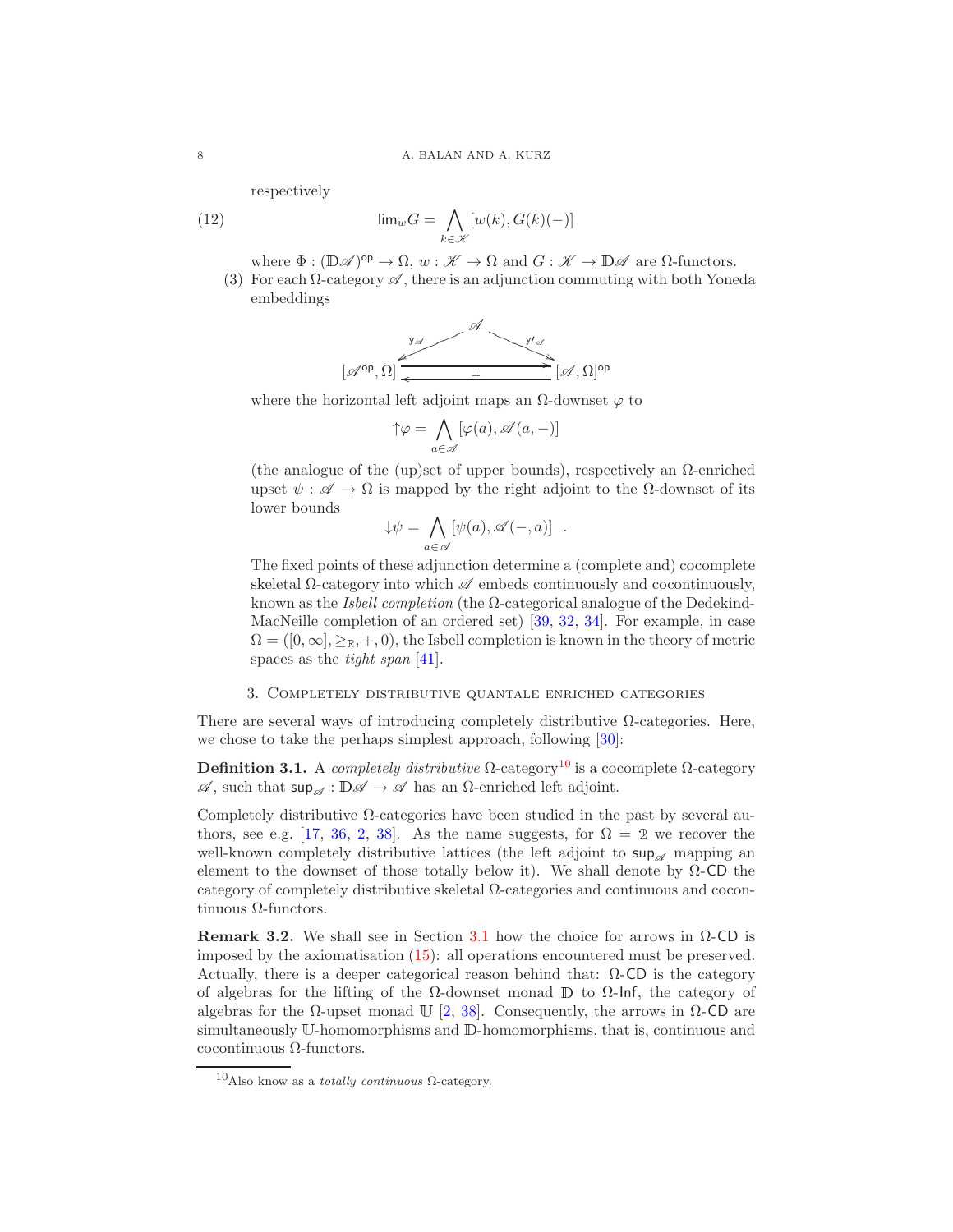Example 3.3. For any  $\Omega$ -category  $\mathscr A$ ,  $\mathbb{D}\mathscr A$  is completely distributive, the left adjoint of sup<sub>DA</sub> being Dy<sub>A</sub> [\[17,](#page-14-13) [37\]](#page-14-7). In particular, for any set A, the  $\Omega$ -valued powerset  $\Omega^A = [dA, \Omega]$  is completely distributive. Taking A to be a singleton shows that the quantale  $\Omega$  is itself *completely distributive as an*  $\Omega$ -category, while A = ∅ produces the completely distributive terminal Ω-category **1**⊤. Also, the unit Ω-category **1** is completely distributive.

Remark 3.4. (1) A cocomplete skeletal  $\Omega$ -category is completely distributive if and only if it is a projective object in  $Ω$ -Sup [\[36\]](#page-14-10).

- (2) Unlike the case for lattices, complete distributivity is no longer a self-dual notion in general;<sup>[11](#page-8-1)</sup> in fact, in [\[17\]](#page-14-13) it is proven that for an integral quantale  $\Omega$ , every completely distributive  $\Omega$ -category is also completely codistributive if and only if  $\Omega$  is a Girard quantale [\[42\]](#page-15-5).
- (3) Complete distributivity of a cocomplete  $\Omega$ -category does not necessarily entail the complete distributivity of the underlying lattice. For example,  $Ω$  itself is always completely distributive as an  $Ω$ -category [\[37\]](#page-14-7), but not necessarily distributive as a lattice, as we have seen from Example 2.1. However, there exists a positive result in this sense, due to [\[17\]](#page-14-13): every completely distributive  $\Omega$ -category  $\mathscr A$  is completely distributive as a lattice if and only if  $\Omega$  itself is a completely distributive lattice.

Actually, if the reader is interested in cocomplete  $\Omega$ -categories which are not completely distributive, there is a simple way of producing such examples: take any complete lattice A which is not completely distributive, e.g. the diamond lattice  $M_3$ , and a quantale  $\Omega$  which is completely distributive as a lattice. Then the tensor product of  $A$  and  $\Omega$  in the category of complete suplattices is a cocomplete  $\Omega$ -category – it is the free cocomplete  $\Omega$ -category over the complete sup-lattice  $A$  [\[15,](#page-14-8) [26\]](#page-14-9), but not completely distributive as a lattice [\[33\]](#page-14-24). Therefore this tensor product is neither  $\Omega$ -completely distributive.

<span id="page-8-0"></span>3.1. The equational theory of completely distributive  $\Omega$ -categories. In [\[28\]](#page-14-4) it is shown that the category  $\Omega$ -CD is *monadic* over Set, hence a(n infinitary) variety [\[21\]](#page-14-14). In particular, the free completely distributive  $\Omega$ -category over a set A is  $DU(dA)$  [\[2,](#page-13-0) [38\]](#page-15-0), similarly to the ordered case [\[22\]](#page-14-25).

We shall see in the sequel how  $\Omega$ -CD can be described by a nice set of operations and equations, provided certain assumptions on the quantale are fulfilled. We begin with a simple result, which will turn out to be useful in computations:

<span id="page-8-2"></span>**Lemma 3.5.** Let  $\mathscr A$  be a complete  $\Omega$ -category. Then

 $[v, w] * a \leq v \triangleright (w * a)$ 

holds for any  $v, w \in \Omega$  and  $a \in \mathcal{A}$ . More generally, we have

$$
\left(\bigwedge_i [v_i, w_i]\right) * a \leq \bigwedge_i \left(v_i \triangleright (w_i * a)\right)
$$

for all  $v, w \in \Omega$  and all  $a \in \mathscr{A}$ .

Proof. The following standard sequence of implications below proves the first assertion:

<span id="page-8-1"></span> $11$ Neither is this the case when working in an arbitrary topos [\[6\]](#page-13-4).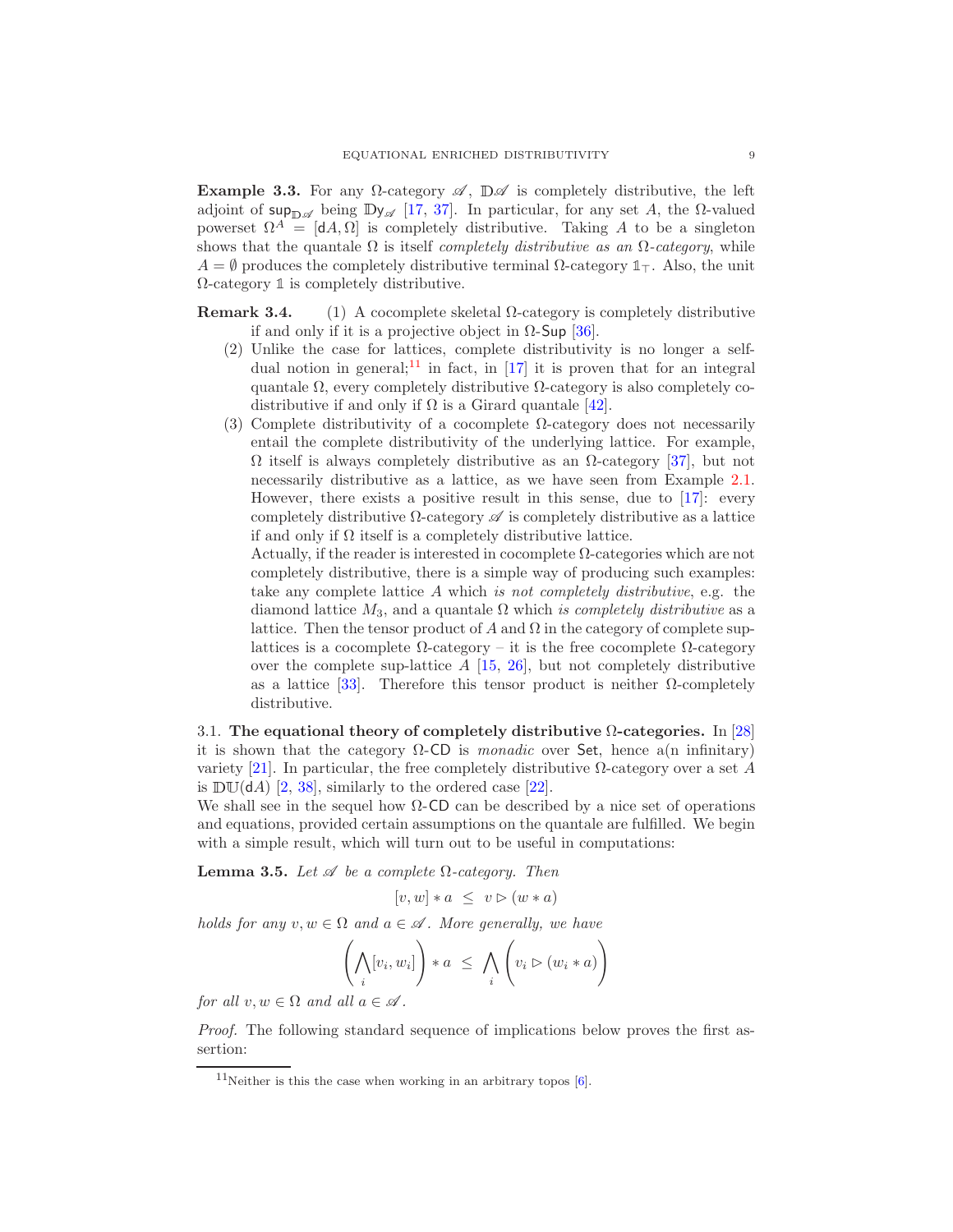$$
v \otimes [v, w] \leq w
$$
  

$$
v * ([v, w] * a) = (v \otimes [v, w]) * a \leq w * a
$$
  

$$
[v, w] * a \leq v \triangleright (w * a)
$$

<span id="page-9-7"></span>The second statement is an immediate consequence.  $\Box$ 

<span id="page-9-4"></span>3.2. Assumption. In what follows, we shall consider  $\Omega$  to be a commutative quantale, such that

- <span id="page-9-2"></span>(1)  $\Omega$  is completely distributive as a lattice.
- (2) All cotensors  $[v, -]: \Omega \to \Omega$ , for  $v \in \Omega$ , preserve non-empty joins, that is,

$$
[v, \bigvee_{i \in I} w_i] = \bigvee_{i \in I} [v, w_i]
$$

holds in  $\Omega$  for non-empty  $I$ .

- **Remark 3.6.** (1) Observe that in any quantale,  $[\bot, v] = \top$  holds for all v, hence in particular  $[\bot, \bot] = \top^{12}$  $[\bot, \bot] = \top^{12}$  $[\bot, \bot] = \top^{12}$ . Also,  $[v, \bot] = \bot$  holds for all  $v \neq \bot$  in  $\Omega$  if and only if the quantale has no zero divisors.<sup>[13](#page-9-1)</sup> Therefore extending Assumption [2](#page-9-2) as to include the empty join, that is, the bottom element of the quantale, would not be reasonable.
	- (2) The above assumptions are satisfied for all quantales in Example 2.1[.1-](#page-2-4)[3](#page-2-5) and also by all finite semilinear commutative residuated lattices (in particular by the finite commutative MTL-algebras) [\[5,](#page-13-5) [14\]](#page-14-26).

Using the symmetric presentation of cocomplete  $\Omega$ -categories, as emphasised in Remark [2.7,](#page-6-3) we can now state the main result of this paper:

<span id="page-9-5"></span>**Theorem 3.7.** Let  $\mathscr{A} = (A, \vee, \wedge, (v * -)_{v \in \Omega}, (v \triangleright -)_{v \in \Omega})$  be a cocomplete skeletal  $\Omega$ -category. If  $\mathscr A$  is completely distributive, then it satisfies

<span id="page-9-6"></span>(13) 
$$
\bigwedge_{k \in K} \psi(k) \rhd \left( \bigvee_{a \in A} G(k)(a) * a \right) = \bigvee_{f \in \mathcal{F}} \bigwedge_{k \in K} \psi(k) \rhd \left( G(k)(fk) * fk \right)
$$

for every pair of functions  $\psi: K \to \Omega$ ,  $G: K \to \Omega^A$ , where  $\mathfrak F$  denotes the set of functions  $K \to A$ .

*Proof.* Recall that a cocomplete  $\Omega$ -category  $\mathscr A$  is completely distributive if and only if  $\sup_{\mathscr{A}} : \mathbb{D}\mathscr{A} \to \mathscr{A}$  has an  $\Omega$ -enriched left adjoint, equivalently, if  $\sup_{\mathscr{A}} : \mathbb{D}\mathscr{A} \to \mathscr{A}$ preserves weighted limits. That is,

$$
\mathsf{sup}_{\mathscr{A}}(\mathsf{lim}_{\psi} G) = \mathsf{lim}_{\psi}(\mathsf{sup}_{\mathscr{A}} \circ G)
$$

holds for every  $\Omega$ -functors  $\psi : \mathscr{K} \to \Omega$  and  $G : \mathscr{K} \to \mathbb{D}\mathscr{A}$ . Expressing sup by tensors and joins, and the weighted limits above by cotensors and meets as in  $(5)$ ,  $(6)$ ,  $(11)$ ,  $(12)$ , we obtain

<span id="page-9-3"></span>(14) 
$$
\bigvee_{a} \left( \bigwedge_{k} [\psi(k), G(k)(a)] \right) * a = \bigwedge_{k} \psi(k) \triangleright \left( \bigvee_{a} G(k)(a) * a \right).
$$

As explained in Remark [2.5,](#page-5-4) we can replace  $\mathscr K$  by a discrete  $\Omega$ -category (a set) without loss of generality. Hence instead of an  $\Omega$ -functor  $\psi : \mathscr{K} \to \mathscr{A}$ , we shall consider a mere function  $\psi: K \to A$ .

<sup>&</sup>lt;sup>12</sup>Hence [ $\perp$ , –] preserves the empty join only if the quantale is trivial.

<span id="page-9-1"></span><span id="page-9-0"></span><sup>&</sup>lt;sup>13</sup>That is,  $v \otimes w = \perp$  implies  $v = \perp$  or  $w = \perp$ .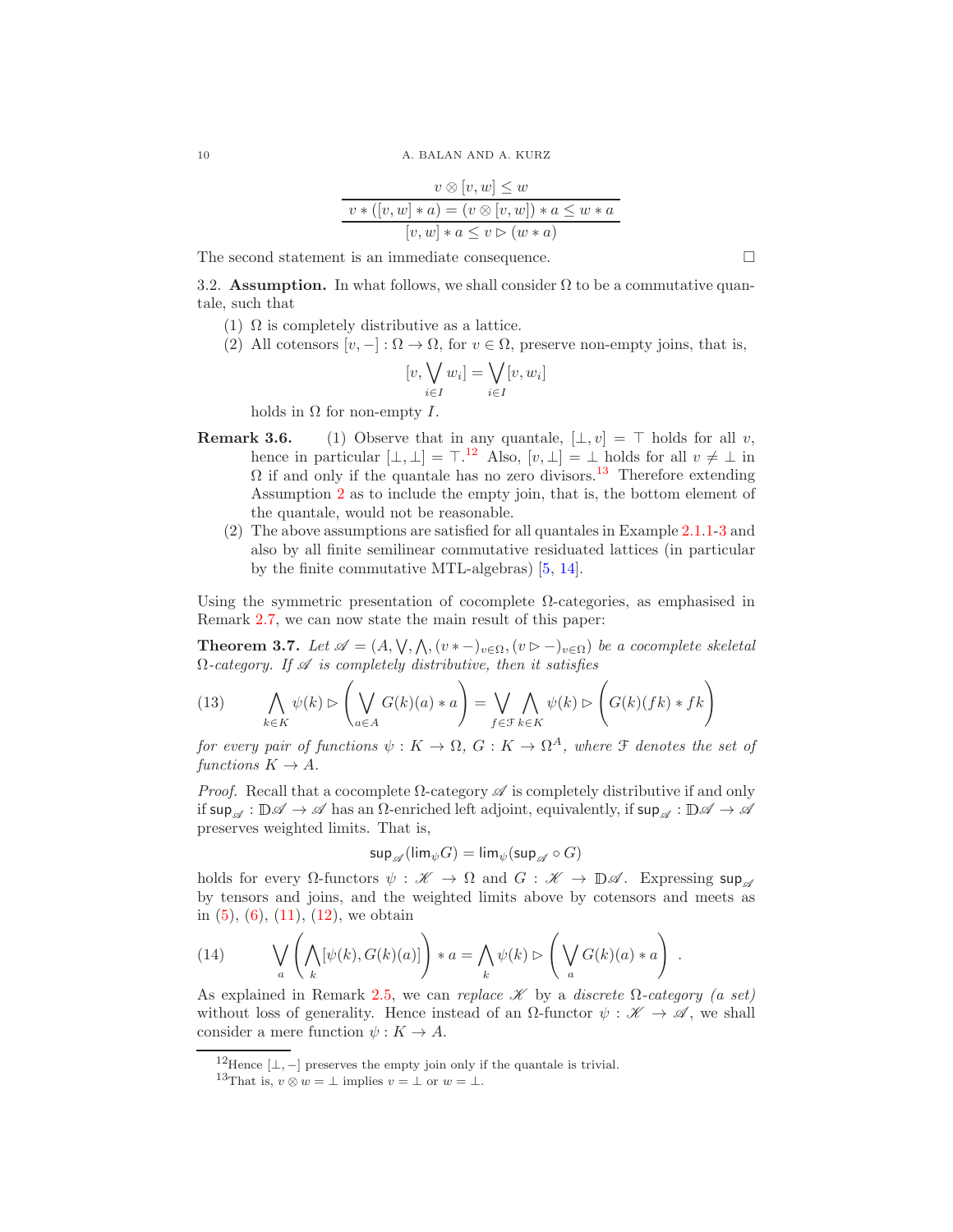The natural next step will then be to substitute the  $\Omega$ -functor  $G : \mathscr{K} \to \mathbb{D}\mathscr{A} =$  $[\mathscr{A}^{\text{op}}, \Omega]$  by a function  $G: K \to \Omega^A = [A, \Omega]$ . But in this case there is a price to pay: the passage from the family of  $\Omega$ -downsets  $(G(k) : \mathscr{A}^{\text{op}} \to \Omega)_k$  to a family of Ω-subsets  $(G(k) : A \to \Omega)_k$  forces the appearance of the Ω-down-closure of each  $Ω$ -subset  $G(k) \in Ω<sup>A</sup>$  in [\(14\)](#page-9-3), namely

<span id="page-10-0"></span>(15) 
$$
\bigvee_{a} \left( \bigwedge_{k} [\psi(k), G(k)^{\downarrow}(a)] \right) * a = \bigwedge_{k} \psi(k) \triangleright \left( \bigvee_{a} G(k)^{\downarrow}(a) * a \right)
$$

But since "the supremum of an  $\Omega$ -subset is the supremum of its  $\Omega$ -down-closure", that is,

$$
\bigvee_{a} G^{\downarrow}(k)(a) * a = \bigvee_{a} \left( \bigvee_{b} G(k)(b) \otimes \mathscr{A}(a, b) \right) * a
$$
  

$$
= \bigvee_{b} G(k)(b) * \left( \bigvee_{a} \mathscr{A}(a, b) * a \right)
$$
  

$$
= \bigvee_{b} G(k)(b) * b \quad \text{(by (10))}
$$

we see that the right hand side of Equation [\(15\)](#page-10-0) above remains unchanged by substituting  $G(k)^{\downarrow}$  by  $G(k)$  and that the complete distributivity equation [\(14\)](#page-9-3) becomes

<span id="page-10-1"></span>(16) 
$$
\bigvee_{a} \left( \bigwedge_{k} [\psi(k), \bigvee_{b} G(k)(b) \otimes \mathscr{A}(a, b)] \right) * a = \bigwedge_{k} \psi(k) \triangleright \left( \bigvee_{a} G(k)(a) * a \right).
$$

Notice that the left hand side involves now not only the tensor and the internal hom of the quantale, but also the  $\Omega$ -category structure of  $\mathscr{A}$ , which, as expressed in Equation [\(9\)](#page-6-6), leads beyond equational logic. At this stage, the assumptions on  $\Omega$  come into place for the following sequence of computations:

$$
\bigvee_{a} \left( \bigwedge_{k} [\psi(k), \bigvee_{b} G(k)(b) \otimes \mathscr{A}(a, b)] \right) * a
$$
\n
$$
= \bigvee_{a} \left( \bigwedge_{k} \bigvee_{b} [\psi(k), G(k)(b) \otimes \mathscr{A}(a, b)] \right) * a \qquad \text{(by Assumption. (2))}
$$
\n
$$
= \bigvee_{a} \left( \bigvee_{f} \bigwedge_{k} [\psi(k), G(k)(fk) \otimes \mathscr{A}(a, fk)] \right) * a \qquad \text{(by Assumption. (1))}
$$
\n
$$
\leq \bigvee_{a, f} \bigwedge_{k} \psi(k) \triangleright \left( \left( G(k)(fk) \otimes \mathscr{A}(a, fk) \right) * a \right) \qquad \text{(by Lemma 3.5)}
$$
\n
$$
= \bigvee_{a, f} \bigwedge_{k} \psi(k) \triangleright \left( G(k)(fk) * \left( \mathscr{A}(a, fk) * a \right) \right)
$$
\n
$$
\leq \bigvee_{f} \bigwedge_{k} \left( \psi(k) \triangleright \left( G(k)(fk) * \left( \bigvee_{a} \mathscr{A}(a, fk) * a \right) \right) \right)
$$
\n
$$
= \bigvee_{f} \bigwedge_{k} \psi(k) \triangleright \left( G(k, fk) * f k \right) \qquad \text{(by (10))}
$$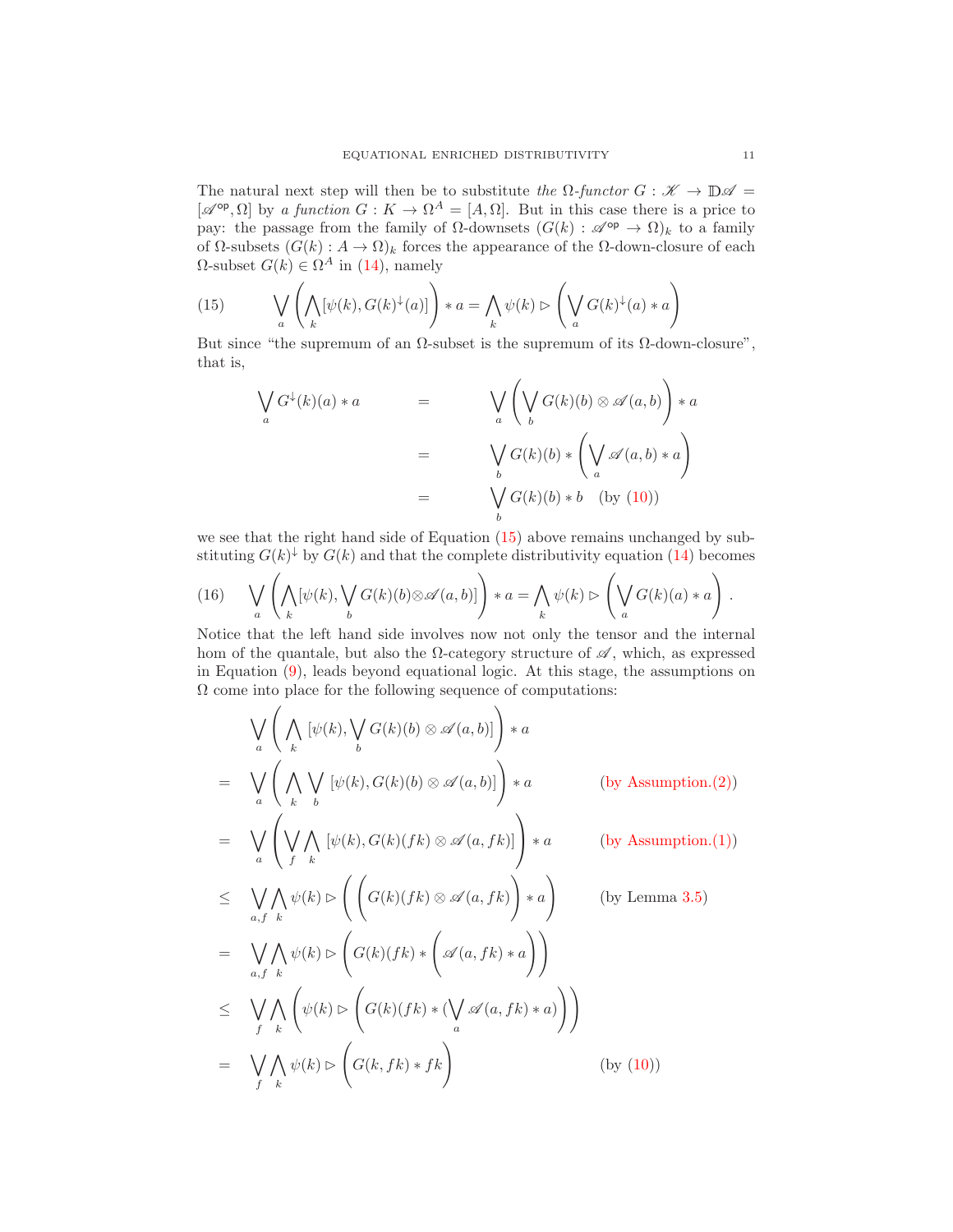Therefore  $\bigwedge$ k  $\psi(k) \triangleright \left( \bigvee$ a  $G(k)(a) * a$  $\setminus$  $\leq \bigvee$ f  $\wedge$ k  $\psi(k) \triangleright \left( G(k)(fk) * fk \right)$  holds. The opposite inequality is trivial, as for each  $f \in \mathcal{F}$  we always have

$$
\bigwedge_{k} \psi(k) \triangleright \left( G(k)(fk) * fk \right) \leq \bigwedge_{k} \psi(k) \triangleright \left( \bigvee_{a} G(k)(a) * a \right)
$$

hence

(17) 
$$
\bigvee_{f} \bigwedge_{k} \psi(k) \supset \left( G(k)(fk) * fk \right) \leq \bigwedge_{k} \psi(k) \supset \left( \bigvee_{a} G(k)(a) * a \right)
$$

and the proof is finished.  $\Box$ 

Remark 3.8. (1) We already know from [\[17\]](#page-14-13) that assuming the quantale to be completely distributive entails that each completely distributive  $\Omega$ -category is also completely distributive as a lattice. To see Theorem [3.7](#page-9-5) at work, we shall recover the cited result of Lai and Zhang by choosing trivial weights  $\psi(k) = e$  and discrete  $\Omega$ -subsets  $G(k)$  corresponding to a family of ordinary subsets  $(A_k)_{k\in K}$  of A; that is,

$$
G(k)(a) = \begin{cases} e \text{ for } a \in A_k \\ \bot \text{ otherwise} \end{cases} \forall k
$$

Then Equation [\(13\)](#page-9-6) becomes

$$
\bigwedge_k \bigvee A_k = \bigvee_{\{f:K \to A \mid fk \in A_k\}} \bigwedge_k fk \; .
$$

The reader will recognise the usual law of complete distributivity via choice functions.

(2) Again by [\[17\]](#page-14-13), each completely distributive  $\Omega$ -category is a homomorphic image of a subobject of a product of copies of  $\Omega$ .<sup>[14](#page-11-0)</sup> This can be immediately seen as follows: first, any completely distributive  $\Omega$ -category  $\mathscr A$  is a retract of  $\mathbb{D}\mathscr{A}$  via  $\sup_{\mathscr{A}} : \mathbb{D}\mathscr{A} \to \mathscr{A}$ , which is both continuous and cocontinuous, hence  $\mathscr A$  is a quotient of  $\mathbb D\mathscr A$  in  $\Omega$ -CD. Second, the inclusion functor  $\mathbb{D}\mathscr{A} \to [\mathsf{d}A,\Omega] = \Omega^A$  is both continuous and cocontinuous (with adjoints provided by Kan extensions), hence  $\mathbb{D}\mathscr{A}$  is a subobject of  $\Omega^A$  in  $Ω$ -CD. That is,  $Ω$ -CD = HSP( $Ω$ ). In particular, an equation holds in a completely distributive  $\Omega$ -category  $\mathscr A$  if and only if it holds in  $\Omega$ . This is perhaps best illustrated by the following Corollary (compare also with [\[18,](#page-14-27) Corollary 4.14]):

Corollary 3.9. Let  $\mathscr{A} = (A, \bigvee, \bigwedge, (v * -)_{v \in \Omega}, (v \triangleright -)_{v \in \Omega})$  be a cocomplete skeletal  $\Omega$ -category. Then  $\mathscr A$  satisfies [\(13\)](#page-9-6) if and only if  $\mathscr A$  is completely distributive as a lattice and cotensors in  $\mathscr A$  preserve non-empty joins:

<span id="page-11-1"></span>(18) 
$$
v \triangleright \bigvee_i a_i = \bigvee_i (v \triangleright a_i)
$$

<span id="page-11-0"></span><sup>&</sup>lt;sup>14</sup>This is the Ω-enriched generalization of Raney's well-known result that a complete lattice is completely distributive if and only if it is the homomorphic image of a ring of sets [\[29\]](#page-14-28).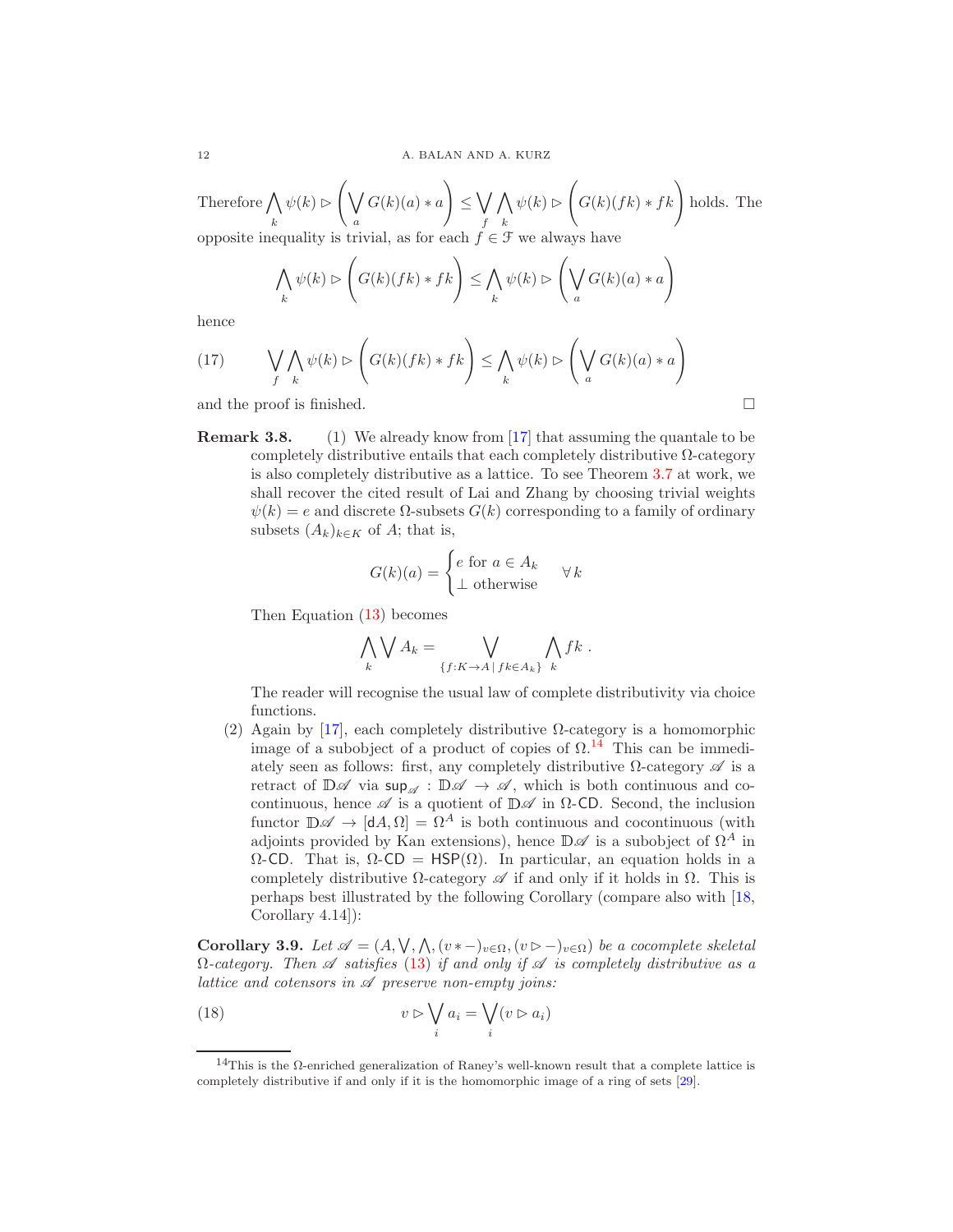*Proof.* The complete distributivity of  $\mathscr A$  as a lattice has been discussed above. Take now  $K = \{0\}, \psi(0) = v, G(k)(a_i) = e$  and  $G(k)(-) = \bot$  otherwise to obtain [\(18\)](#page-11-1). Conversely, using that cotensors preserve non-empty joins, that each complete  $\Omega$ category is non-empty, and finally the complete distributivity of the underlying lattice  $(\mathscr{A}, \vee, \wedge)$ , we have that

$$
\bigwedge_{k} \psi(k) \triangleright \left( \bigvee_{a} G(k)(a) * a \right) = \bigwedge_{k} \bigvee_{a} \left( \psi(k) \triangleright (G(k)(a) * a) \right)
$$
\n
$$
= \bigvee_{f} \bigwedge_{k} \left( \psi(k) \triangleright (G(k)(fk) * fk) \right)
$$

for each functions  $\psi: K \to \Omega, G: K \to \Omega^A$ , hence we recover the complete distributivity law with obtained in Theorem [3.7.](#page-9-5)

**Remark 3.10.** Earlier we mentioned that the equational theory of  $\Omega$ -CD is generated by  $\Omega$ , regardless of [Assumption.](#page-9-7) Hence there is no hope for obtaining various variants of distributivity laws (like the one discussed below) unless these already hold in  $\Omega$ .

For example, observe that the parentheses in expressions involving tensors and cotensors, e.g.  $v \triangleright (w * a)$ , do not change in the above law [\(13\)](#page-9-6) of complete  $\Omega$ distributivity. One may then ask whether the distributivity-like property

$$
v \triangleright (w * a) = [v, w] * a
$$

could be of interest for  $\Omega$ -CD. But the corresponding relation for  $\Omega$  itself, namely  $[v, w\otimes u] = [v, w]\otimes u$ , implies that the quantale is *trivial*. To see this, observe that  $e \leq [v, v] = [v, e \otimes v] = [v, e] \otimes v \leq e$ . Therefore  $\Omega$  is an ordered abelian group [\[19\]](#page-14-29), hence it cannot be bounded as a lattice unless it is trivial [\[1\]](#page-13-6).

Consequently, completely distributive  $\Omega$ -categories are not so distributive after all. П

Before ending the paper, we point out one more issue: comparing the constructive versus the non-constructive equations of Ω-completely distributivity, namely [\(16\)](#page-10-1) and [\(13\)](#page-9-6), as recalled below, we see that the left hand sides coincide.

(19) 
$$
\bigwedge_{k \in K} \psi(k) \rhd \left(\bigvee_{a \in A} G(k)(a) * a\right) = \bigvee_{a \in A} \left(\bigwedge_{k \in K} [\psi(k), G(k)^{\downarrow}(a)]\right) * a
$$

$$
\bigwedge_{k \in K} \psi(k) \rhd \left(\bigvee_{a \in A} G(k)(a) * a\right) = \bigvee_{f \in \mathcal{F}} \bigwedge_{k \in K} \psi(k) \rhd (G(k)(fk) * fk).
$$

A careful inspection of the proof of Theorem [3.7](#page-9-5) reveals that the inequality

$$
\bigvee_{a \in A} \left( \bigwedge_{k \in K} [\psi(k), G(k)^{\downarrow}(a)] \right) * a \leq \bigvee_{f \in \mathcal{F}} \bigwedge_{k \in K} \psi(k) \triangleright (G(k)(fk) * fk)
$$

holds in  $\Omega$ -CD if [Assumption](#page-9-7) holds. We shall now see an example where the inequality is not true.

**Example 3.11.** Take one of the two non-distributive quantales  $M_3$  and  $N_5$  from Example 2.[14.](#page-2-6) Then  $\Omega$ -distributivity [\(16\)](#page-10-1) always holds in  $\Omega$ , but [\(13\)](#page-9-6), which implies lattice-distributivity, does not hold in the non-distributive lattices  $M_3$  and  $N_5$ . Let us consider for example  $\Omega = M_3$ . Put  $K = \{0, 1\}$  and take the constant trivial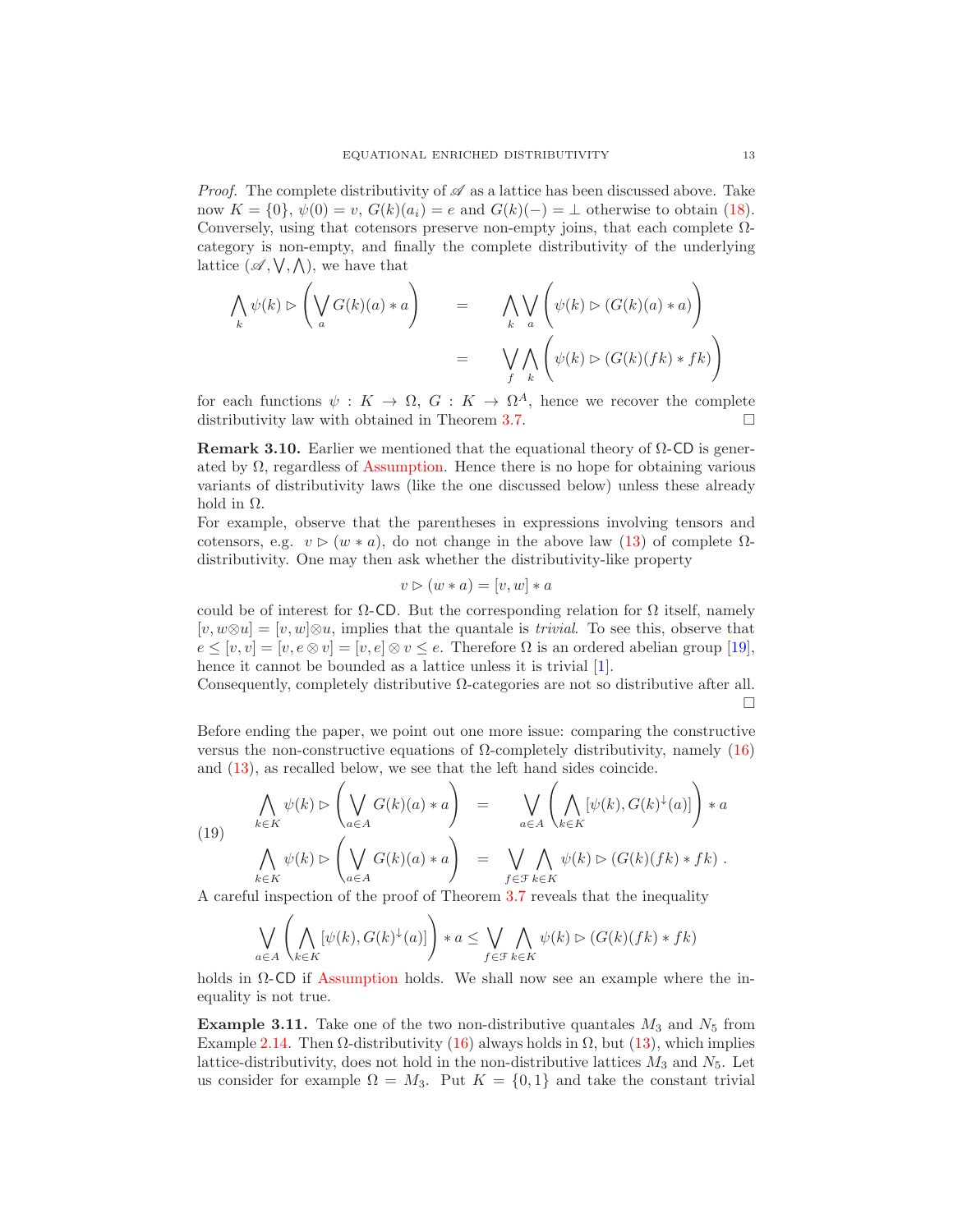weight  $\psi(0) = \psi(1) = e$ . Also, consider the following K-indexed family of  $\Omega$ subsets of  $\Omega$  itself, seen as an  $\Omega$ -category:

$$
G(k)(x) = \begin{cases} e & k = 0, x = e \text{ or } k = 1, x \in \{a, b\} \\ \perp & \text{otherwise} \end{cases}
$$

.

Equation [\(13\)](#page-9-6) then becomes  $e \wedge (a \vee b) = (e \wedge a) \vee (e \wedge b)$ , which interpreted in  $\Omega = M_3$  is false.

During the evaluation the right-hand side of [\(13\)](#page-9-6), observe that the ordered downsets  $G(0)^{\downarrow}$  and  $G(1)^{\downarrow}$  are, respectively,  $\{\perp, e\}$  and  $\{\perp, a, b\}$ , hence their intersection is adequately computed by  $(e \wedge a) \vee (e \wedge b) = \bot$ . But to compute the "enriched meet", we need to go back to the formula of the "weighted downsets" [\(3\)](#page-4-3).

|                  |                  | $\boldsymbol{a}$                     | $\epsilon$ |  |  |                  |            |         |  |
|------------------|------------------|--------------------------------------|------------|--|--|------------------|------------|---------|--|
|                  |                  |                                      |            |  |  | $\boldsymbol{a}$ | $\epsilon$ | 1)      |  |
| $\boldsymbol{a}$ |                  |                                      |            |  |  | υ                | $\epsilon$ | $\it a$ |  |
| e                | $\boldsymbol{a}$ | $\boldsymbol{a}$<br>$\boldsymbol{a}$ | е<br>a     |  |  |                  |            |         |  |
|                  |                  | $\boldsymbol{a}$                     |            |  |  |                  |            |         |  |

The table above on the left exhibits the internal hom for the quantale structure of  $M_3$ of Example 2.[14.](#page-2-6) Therefore  $G(0)^{\downarrow}(x) = [x, e]$  and  $G(1)^{\downarrow}(x) = [x, a] \vee [x, b]$ . We see that the enrichment does change  $G(1)^{\downarrow}$  significantly. One reason is – as for example the calculation  $G(1)^{\downarrow}(e) = (G(1)(a) \otimes [e, a]) \vee (G(1)(b) \otimes [e, b]) = [e, a] \vee [e, b] =$  $a \vee b = \top$  shows – that due to the tensor products  $e \otimes a = a$  and  $e \otimes b = b$  the element e can be "drawn into" the downset  $\{\perp, a, b\}$  even if e is not below a or b. Another reason, is that while  $[\top, a]$  evaluates to zero over 2, it evaluates to  $[\top, a] = a$  over  $M_3$ , so that  $G(1)^{\downarrow}(\top) = [\top, a] \vee [\top, b] = a \vee b = \top$ . In fact, the only difference to the right-hand side of [\(13\)](#page-9-6) is the presence of the Ω-down-closure in the above calculation, but these, read in the appropriate enriched way, do enlarge the downsets just enough to make the equality work again.

#### acknowledgements

The authors wish to thank the organisers of the special session Mathematical Structures in Formal System Development and Analysis of the 9th Congress of Romanian Mathematicians (2019) for inviting them to present their work at the congress.

### **REFERENCES**

- <span id="page-13-6"></span><span id="page-13-0"></span>[1] G. Birkhoff. Lattice Theory. Vol. 25. American Mathematical Society, Providence, RI, 1979.
- [2] O. Băbuș and A. Kurz. On the Logic of Generalised Metric Spaces. In: I. Hasuo (Ed.). Coalgebraic Methods in Computer Science CMCS2016. Lect. Notes Comput. Sci. 9608, pp. 136-155. Springer, 2016.
- <span id="page-13-1"></span>[3] R. Casley, R. F. Crew, J. Meseguer, and V. Pratt. Temporal Structures. Math. Structures Comput. Sci. 1.2 (1991), 179-213.
- <span id="page-13-3"></span>[4] G. Cohen, S. Gaubert, and J.-P. Quadrat. Duality and separation theorems in idempotent semimodules. Linear Algebra Appl. 379 (2004), 395-422.
- <span id="page-13-5"></span>[5] F. Esteva and L. Godo. Monoidal t-norm based logic towards a logic for left-continuous t-norms. Fuzzy Sets and Systems 124.3 (2001), 271-288.
- <span id="page-13-4"></span>[6] B. Fawcett and R. J. Wood. Constructive complete distributivity. I. Math. Proc. Cambr. Phil. Soc. 107.1 (1990), 81-89.
- <span id="page-13-2"></span>[7] N. Galatos and P. Jipsen. Residuated Lattices of Size up to 6. Available at [http://math.chapman.edu/jipsen/finitestructures/rlattices/RLlist3.pdf](http://math. chapman.edu/jipsen/finitestructures/rlattices/RLlist3.pdf).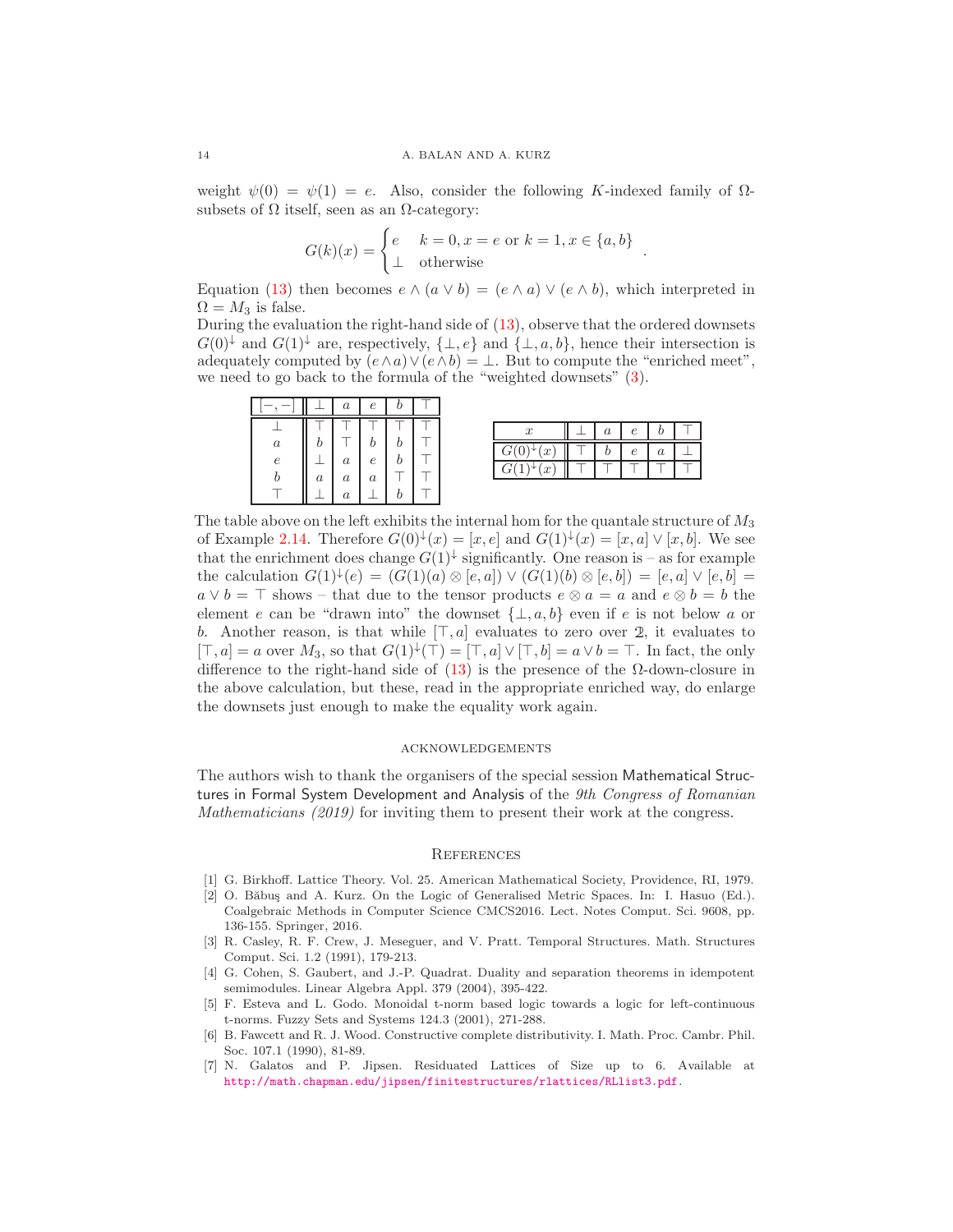- <span id="page-14-12"></span>[8] N. Galatos and J. Gil-Férez. Modules over quantaloids: applications to the isomorphism problem in algebraic logic and  $\pi$ -institutions. J. Pure Appl. Algebra 221.1 (2017), 1-24.
- <span id="page-14-3"></span>[9] G. Gierz, K. Hofmann, K. Keimel, J. Lawson, M. Mislove, and D. S. Scott. Continuous lattices and domains. Encycl. Math. Appl. 93. Cambridge University Press, 2003.
- <span id="page-14-20"></span><span id="page-14-11"></span>[10] J. A. Goguen. L-fuzzy sets. J. Math. Anal. Appl. 18 (1967), 145-174.
- [11] D. Hofmann and P. Waszkiewicz. Approximation in quantale-enriched categories. Topology Appl. 158.8 (2011), 963-977.
- <span id="page-14-18"></span>[12] U. Höhle. Many-valued preorders I: The basis of many-valued mathematics. In: L. Magdalena, J. L. Verdegay, and F. Esteva (Ed.). Enric Trillas: A Passion for Fuzzy Sets, pp. 125-150. Springer, Cham, 2015.
- <span id="page-14-21"></span>[13] G. Janelidze and G. M. Kelly. A note on actions of a monoidal category. Theory Appl. Categ. 9 (2001), 61-91.
- <span id="page-14-26"></span>[14] P. Jipsen and C. Tsinakis. A Survey of Residuated Lattices. In: J. Martínez (Ed.). Ordered Algebraic Structures, pp. 19-56. Springer, 2002.
- <span id="page-14-8"></span>[15] A. Joyal and M. Tierney. An extension of the Galois theory of Grothendieck. Mem. Amer. Math. Soc. 51.309 (1984), vii+71.
- <span id="page-14-15"></span>[16] G. M. Kelly. Basic concepts of enriched category theory. Repr. Theory Appl. Categ. 10 (2005). Originally published as London Math. Soc. Lecture Notes 64, 1982, vi+137.
- <span id="page-14-27"></span><span id="page-14-13"></span>[17] H. Lai and D. Zhang. Many-Valued Complete Distributivity. arXiv0603590 (2006).
- [18] H. Lai and D. Zhang. Completely distributive enriched categories are not always continuous. Theory Appl. Categ. 35.3 (2020), 64-88.
- <span id="page-14-29"></span>[19] J. Lambek. Type Grammar Revisited. In: A. Lecomte, F. Lamarche, and G. Perrier (Ed.). Logical Aspects of Computational Linguistics, pp. 1-27. Springer Berlin Heidelberg, 1999.
- <span id="page-14-6"></span>[20] F. W. Lawvere. Metric spaces, generalized logic and closed categories. Repr. Theory Appl. Categ. 1 (2002), 1-37.
- <span id="page-14-14"></span>[21] F. E. J. Linton. Some Aspects of Equational Categories. In: S. Eilenberg, D. K. Harrison, S. MacLane, and H. Röhrl (Ed.). Proceedings of the Conference on Categorical Algebra (La Jolla, 1965), pp. 84-94. Springer, Berlin, 1966.
- <span id="page-14-25"></span><span id="page-14-0"></span>[22] G. Markowsky. Free completely distributive lattices. Proc. Amer. Math. Soc. 74.2 (1979), 227-228.
- [23] F. Marmolejo, R. Rosebrugh, and R. Wood. A basic distributive law. J. Pure Appl. Algebra 168.2-3 (2002), 209-226.
- <span id="page-14-19"></span><span id="page-14-5"></span>[24] C. J. Mulvey. &. Suppl. Rend. Circ. Mat. Palermo (2) 12 (1986), 99-104.
- <span id="page-14-9"></span>[25] J. S. Olson and J. G. Raftery. Positive Sugihara monoids. Algebra Universalis 57.1 (2007), 75-99.
- [26] M. C. Pedicchio and W. Tholen. Multiplicative structures over sup-lattices. Arch. Math. 25.1-2 (1989), 107-114.
- <span id="page-14-1"></span>[27] M. C. Pedicchio and R. Wood. Groupoidal completely distributive lattices. J. Pure Appl. Algebra 143.1-3 (1999), 339-350.
- <span id="page-14-4"></span>[28] Q. Pu and D. Zhang. Categories enriched over a quantaloid: algebras. Theory Appl. Categ. 30 (2015), 751-774.
- <span id="page-14-28"></span><span id="page-14-23"></span>[29] G. N. Raney. Completely distributive complete lattices. Proc. Amer. Math. Soc. 3.5 (1952), 677-680.
- [30] R. Rosebrugh and R. J. Wood. Constructive complete distributivity. IV. Appl. Categ. Struct. 2.2 (1994), 119-144.
- <span id="page-14-22"></span><span id="page-14-2"></span>[31] R. Rosebrugh and R. J. Wood. Split structures. Theory Appl. Categ 13.12 (2004), 172-183.
- [32] J. J. M. M. Rutten. Weighted colimits and formal balls in generalised metric spaces. Topology Appl. 89.1-2 (1998), 179-202.
- <span id="page-14-24"></span><span id="page-14-16"></span>[33] Z. Shmuely. The tensor product of distributive lattices. Algebra Universalis 9.3 (1979), 281- 296.
- [34] I. Stubbe. Categorical structures enriched in a quantaloid: categories, distributors and functors. Theory Appl. Categ. 14.1 (2005), 1-45.
- <span id="page-14-17"></span>[35] I. Stubbe. Categorical structures enriched in a quantaloid: tensored and cotensored categories. Theory Appl. Categ. 16.14 (2006), 283-306.
- <span id="page-14-10"></span><span id="page-14-7"></span>[36] I. Stubbe. Q-modules are Q-suplattices. Theory Appl. Categ. 19 (2007), 50-60.
- [37] I. Stubbe. Towards "dynamic domains": totally continuous cocomplete Q-categories. Theoret. Comput. Sci. 373.1-2 (2007), 142-160.